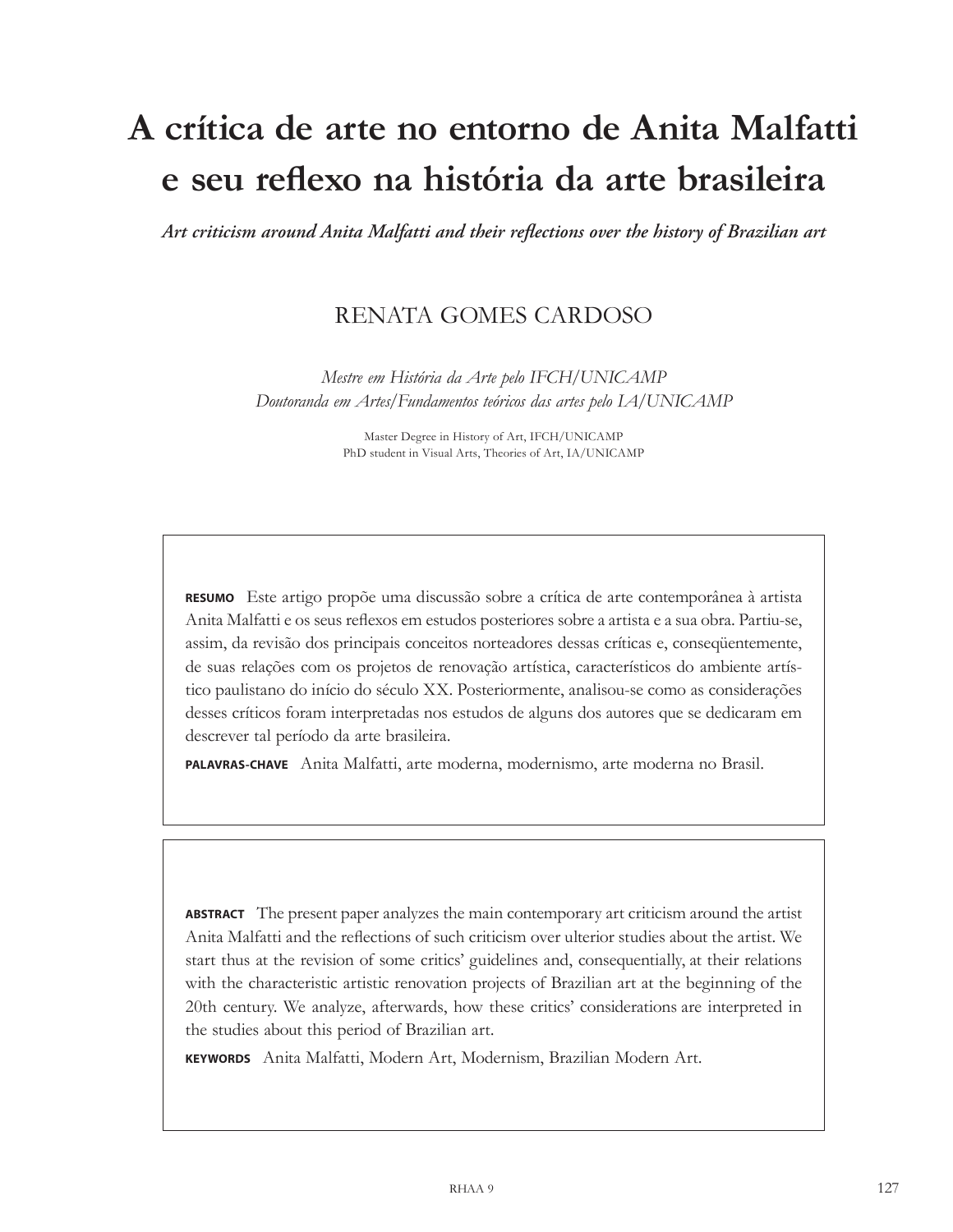Atualmente, abordar o conjunto de obras da artista Anita Malfatti requer uma rigorosa reflexão sobre a história do modernismo brasileiro. Ao mesmo tempo, outra atenção deve ser direcionada aos contextos da arte moderna internacional, já que a artista dialogou, em suas obras, com diferentes referências artísticas, em conseqüência das viagens de estudos que empreendeu desde o início da sua carreira. No que concerne particularmente à história do modernismo brasileiro, a importância de alguns acontecimentos envolvendo a artista e sua obra no início do século XX estará sempre destacada; entre eles, a polêmica causada pela *Exposição de Pintura Moderna*. Inaugurada na passagem de 1917 para 1918, a exposição provocou, como primeira conseqüência, o início de um debate militante sobre a arte em São Paulo, do qual emergiram importantes nomes da cultura brasileira, como o de Mário de Andrade, por exemplo.

No contexto da arte brasileira, a reflexão sobre a artista e sua obra mostra-se cada vez mais complexa ao se observar que, apesar de tamanha importância, sua posição nos estudos que compõem a história do modernismo no Brasil, aos poucos, se reduziu ao acontecimento em específico, ou seja, à "exposição histórica", como posteriormente ficou conhecida. Para além da exposição, tais estudos apresentam apenas algumas referências à sua participação na *Semana de Arte Moderna* e no posterior *Grupo dos cinco*<sup>1</sup> , em contradição à longa carreira empreendida pela artista e sua participação em outros momentos importantes do decorrer do modernismo, como o estágio na França, entre 1923 e 1928, a fundação da SPAM, a realização do salão de 1931 no Rio de Janeiro e a participação na Família Artística Paulista.

O destaque dado à *Exposição de Pintura Moderna*, seguido por outros acontecimentos definitivos para a arte do período, como o intenso debate nos jornais e a articulação da *Semana de Arte Moderna*, revelam uma nova questão: um distanciamento cada vez maior, ao longo dessa história, em relação à *obra* da artista propriamente dita. Ainda que o enfoque dos estudos esteja nas obras mais conhecidas – aquelas criadas nos Estados Unidos, entre 1915 e 1916, e que fizeram parte da exposição histórica –, as interpretações e os comentários, com raras exceções, seguiram certo padrão de abordagem, quase sempre superficial e repetiram, sem muitos questionamentos, interpretações formuladas pelos contemporâneos da artista. En-

Nowadays, a rigorous reflection about Brazilian modernism history is required when one approaches Anita Malfatti's works. At the same time, attention must be directed to the context of international modern art, given that the artist dialogues, in her works, with different artistic references, as a consequence of the study trips she had undertook since the beginning of her career. In regard of the history of Brazilian modernism, the importance of some facts involving the artist and her work at the beginning of the 20th century will always be highlighted, including the polemics that emerged from the "Modern Painting Exhibition". Premiered at the turn of 1917 to 1918, this exhibition caused, as a first consequence, the start of a militant debate over art in São Paulo. From such debate emerged important names of Brazilian culture, e.g. Mário de Andrade.

In the context of Brazilian art, the reflection on the artist and her work presents itself to be more and more complex, when one observes that, in spite of considerable importance, its position in the studies of the history of modernism in Brazil is slowly reduced to a specific event: the "historical exhibition", as it became known later, with only some references to her participation at the Week of Modern Art and at the posterior *Grupo dos Cinco*, in contradiction to the long career trailed by the artist and her participation in other important moments during modernism, such as the French phase between 1923 and 1928, the foundation of SPAM, the realization of the 1931's saloon in Rio de Janeiro, the part at the *Família Artística*  Paulista (São Paulo Artistic Family)<sup>1</sup>.

The relevance given to the episode, followed by other breakthrough events of the art of this period, such as the intense debate at the newspapers and the articulation of the Week of Modern Art, reveal another question: a detachment, greater and greater throughout this story, in relation to the artist's *work*, in a strict sense. Despite the approach of this studies that rely on the well known works — those created in the United States from 1915 to 1916, which were present at the historical exhibition —, the interpretations and commentaries, with rare exceptions, follow a certain approach pattern, practically always superficial, repeating, without questioning, interpretations raised by the artist's contemporaries. However, these appropriations don't always consider the cultural context in which these authors were inserted and their consequential interpretation or understanding of the works, mainly when certain concepts or artistic questions

<sup>1</sup>Como exceção, cita-se BATISTA, Marta Rossetti. *Anita Malfatti no tempo e no espaço*. São Paulo: IBM, 1985; Ed. 34, EDUSP, 2006, utilizado como referência para as informações biográficas e de catalogação das obras. Nessa biografia, a autora expôs com detalhes e documentação (hoje pertencentes ao arquivo da artista no IEB-USP) a trajetória da artista até o fim da sua carreira.

<sup>1</sup>As an exception BATISTA, Marta Rossetti. *Anita Malfatti no tempo e no espaço*. São Paulo: IBM, 1985; Ed. 34, EDUSP, 2006, used as a reference for the biographic information.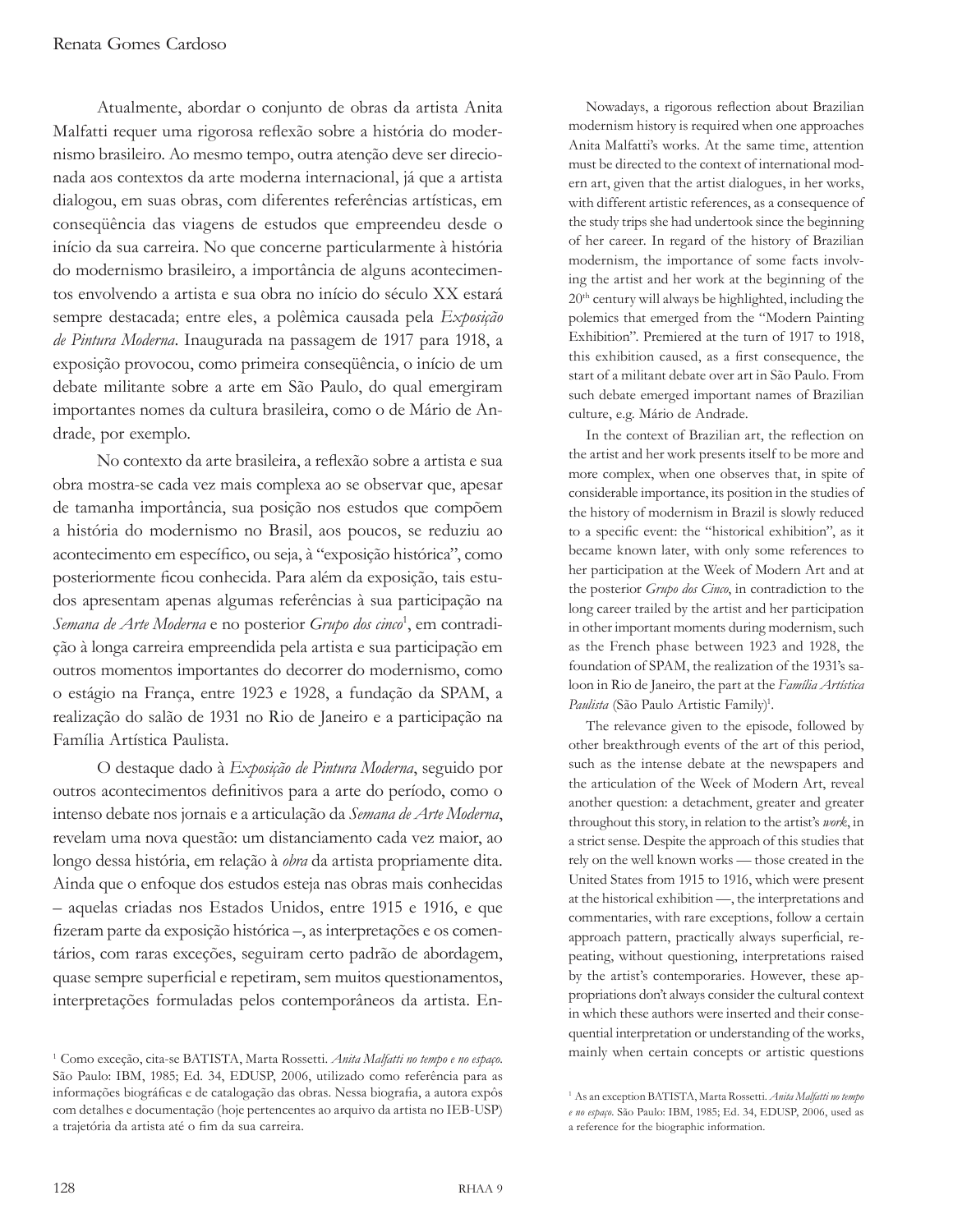were present, especially international ones, which escaped the knowledge of these critics or were still used in a confuse manner at their appreciation.<sup>2</sup>

Next we partially analyze some of these critics, which will have a reflection on the modernist discourse that will go through the history of Brazilian art.

#### **Criticism in the heat of the moment**

The first commentary about Anita Malfatti's painting that was published in a wide circulation newspaper, at the beginning of the 20<sup>th</sup> century, in 1914, appeared as a consequence of her first individual exhibition, in which the artist showed the results of almost four years of studies in Germany. In that exhibition were present works that are not included in the great collection of works that fixes the artist's posture inside the history of Brazilian modernism, such as *O homem amarelo* (The Yellow Man), considered a revelation of the new art by the young poet Mário de Andrade. At that moment, under a German influence, Anita Malfatti was producing works such as *Retrato de um professor* (Portrait of a teacher, Germany, 1912/1913) and *Academia, Torso de homem* (Academy, Man's Torso, Germany, 1912/1913), fully developed, under the formal and pictorial points of view, at the direction of a modern painting, when we observe that, even timidly, she had abandoned pictorial codes such as notions of depth or formal and chromatic balance.

The newspaper "O Estado de S. Paulo"'s rigorous critic, which publicized the most important artistic and cultural events in the São Paulo at the beginning of the 20<sup>th</sup> century<sup>3</sup>, analyzes the artist's work as follows:

To those that follow the European artistic movement, it would not be necessary to say that her studies were taken in Germany. All these works denote flagrantly the influence of the modern German school that has pushed to the last consequences impressionism in painting. (…) It is unarguable that Miss Malfatti has got pretty much talent. Her studies *show spontaneity, vigor of expression and broadness of execution*, possessed only by the truly artistic tempers, in which the power

tretanto, essas apropriações nem sempre consideram o contexto cultural em que os autores estavam inseridos e, conseqüentemente, suas interpretações ou entendimento sobre as obras, principalmente quando envolviam certos conceitos ou questões artísticas, sobretudo internacionais – que, naquele momento, poderiam escapar ao conhecimento desses críticos ou serem utilizados ainda de maneira confusa em suas apreciações.<sup>2</sup>

A seguir, são analisadas, em parte, algumas críticas de arte que tiveram seu reflexo no discurso modernista que perpassou a história da arte brasileira.

## **A crítica "no calor da hora"**

O primeiro comentário sobre a pintura de Anita Malfatti, publicado em um jornal de ampla circulação do início do século XX, ano de 1914, apareceu em conseqüência de sua primeira exposição individual, na qual a artista expôs os resultados de quase quatro anos de estudos, empreendidos na Alemanha. Constavam na exposição obras hoje conhecidas do público, mas que não figuram tanto no grande conjunto de obras que contribuiu para marcar a posição da artista no interior da história do modernismo brasileiro, a exemplo de *O homem amarelo*, considerada como revelação do novo para o jovem poeta Mário de Andrade. Naquele momento, em ambiente alemão, Anita Malfatti produziu obras como *Retrato de um professor* (Alemanha, 1912/13) e *Academia, Torso de Homem* (Alemanha, 1912/13), desenvolvidas, do ponto de vista pictórico-formal, na direção de uma pintura moderna, quando se observa que, mesmo timidamente, em tais trabalhos a artista abandonou códigos pictóricos, como noções de profundidade, equilíbrio formal e cromático etc.

O rigoroso crítico do jornal *O Estado de São Paulo*, que então divulgava os eventos de maior importância artístico-cultural, na São Paulo de início de século<sup>3</sup>, analisou o trabalho da artista da seguinte maneira:

Para os que acompanham o movimento artístico europeu, não seria preciso dizer que os seus estudos foram feitos na Alemanha. Todos esses trabalhos denotam flagrantemente a influência

<sup>2</sup> For some analysis of such critical postures, Cf. FABRIS, Annateresa. "Modernismo: nacionalismo e engajamento", in AGUI-LAR, Nelson (org.). Bienal Brasil Século XX. São Paulo: Fundação Bienal de São Paulo, 1994, pp. 72-83; BOAVENTURA, Maria Eugênia. 22 por 22: a semana de arte moderna vista pelos seus contemporâneos. São Paulo: Edusp, 2000; Cf. BATISTA, Marta Rossetti et alii. Brasil: 1º tempo modernista 1917/25: documentação. São Paulo: IEB, USP, 1972, for some contemporary texts about the artist.

<sup>&</sup>lt;sup>3</sup> Cf. CHIARELLI, Tadeu. Um jeca nos vernissages (Monteiro Lobato e o desejo de uma arte nacional no Brasil). São Paulo: USP, 1995

<sup>2</sup> Para algumas análises dessas posturas críticas, ver FABRIS, Annateresa. "Modernismo: nacionalismo e engajamento". In: AGUILAR, Nelson (Org.). *Bienal Brasil Século XX*. São Paulo: Fundação Bienal de São Paulo, 1994, pp. 72-83; BOAVENTURA, Maria Eugênia. *22 por 22*: a semana de arte moderna vista pelos seus contemporâneos. São Paulo: Edusp, 2000. Para alguns textos de contemporâneos da artista, ver BATISTA, Marta Rossetti et alii. *Brasil:* 1º tempo modernista 1917/25: documentação. São Paulo: IEB, USP, 1972.

<sup>3</sup> Sobre a crítica de arte do respectivo jornal, ver CHIARELLI, Tadeu. *Um jeca nos vernissages (Monteiro Lobato e o desejo de uma arte nacional no Brasil)*. São Paulo: USP, 1995.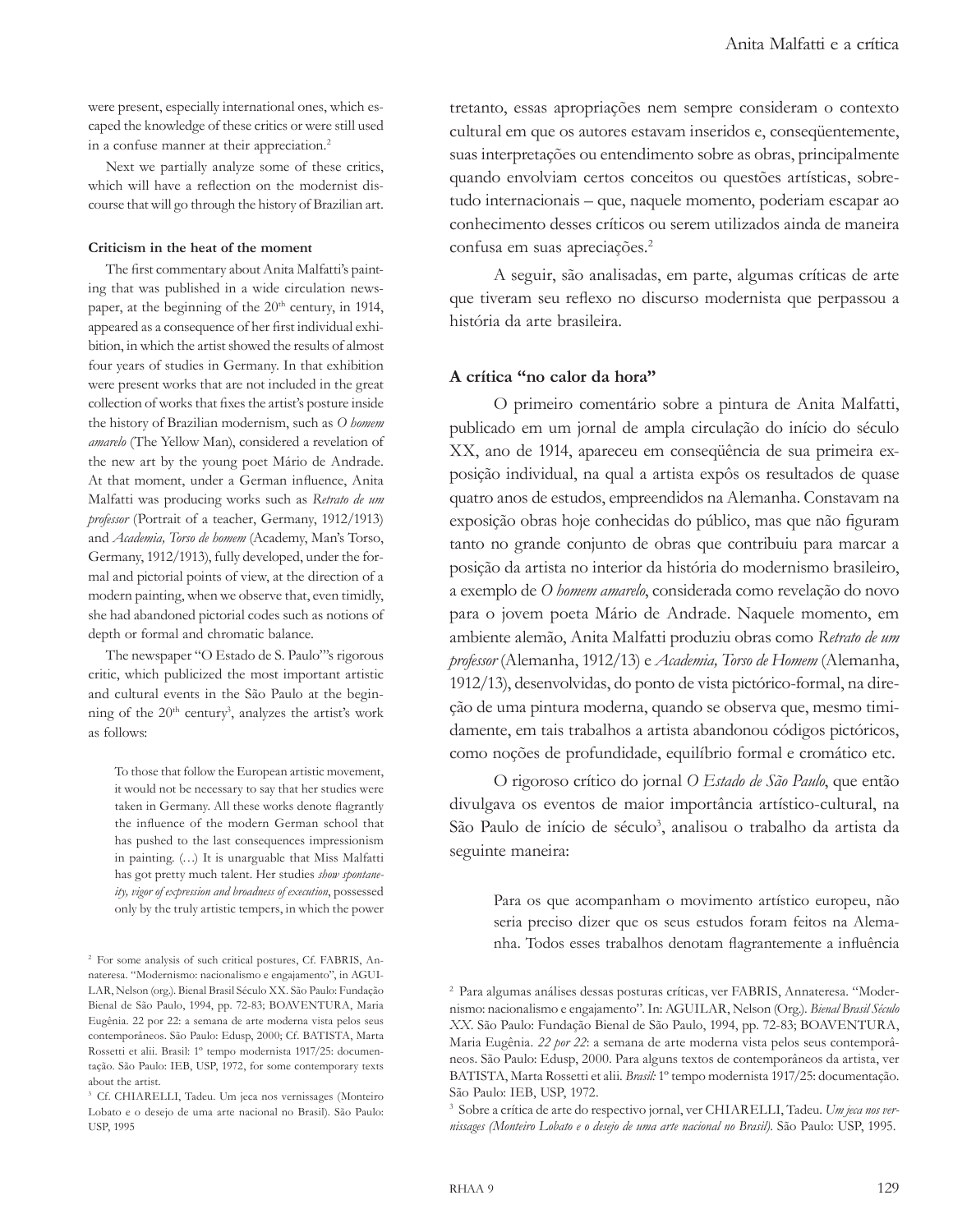da moderna escola alemã que levou às últimas conseqüências o impressionismo em pintura. (...) É incontestável que a senhorita Malfatti possui um belo talento. Os seus estudos *têm uma espontaneidade, um vigor de expressão e uma largueza de execução*, de que só dispõem os temperamentos verdadeiramente artísticos, nos quais o poder de síntese logo se revela nos menores estudos e esboços. Além disso o seu *senso de colorido é rico e equilibrado, e os seus meios de expressão limitados ainda por uma técnica incipiente, embora notável para o seu tempo de estudo* [grifo nosso], são já poderosos pela emoção que conseguem despertar.<sup>4</sup>

O crítico sugeriu pontos bastante coerentes em várias de suas considerações, apesar de não ser possível afirmar categoricamente sobre os conhecimentos que este possuía acerca da arte alemã do período. A "moderna escola alemã", citada pelo autor, e que levaria "às últimas conseqüências o impressionismo na pintura", pode se referir mais provavelmente à atividade de artistas como Max Liebermann, Max Slevogt e Lovis Corinth, ainda atuantes no cenário alemão do momento, ao mesmo tempo em que cresciam na Alemanha tendências expressionistas, como as do grupo *Die Brücke* ou as do *Der Blaue Reiter*, por exemplo. Esses artistas foram os fundadores e fizeram parte da chamada *Secessão* de Berlim, grupo que dera impulso ao desenvolvimento da arte moderna na Alemanha, sobretudo pela organização de exposições, retrospectivas ou não, de artistas do impressionismo, pós-impressionismo e mesmo de artistas fundamentais para as tendências expressionistas, como Nolde e Munch. Os artistas da *Secessão*, de uma geração mais velha, possuíam, por outro lado, um intenso diálogo com o impressionismo francês e não eram de todo abertos às experiências mais novas do período – ou demonstraram, ao longo dos acontecimentos da *Secessão*, suas divergências em relação a essas propostas.

Nessa viagem de estudos, Anita Malfatti manteve contato com Lovis Corinth, por pelo menos um ano.<sup>6</sup> A "espontaneidade", o "vigor de expressão" e a "largueza de execução", que o crítico identificou nas obras, são características também da pintura de Corinth.<sup>7</sup> O autor da crítica se esforça para identificar nas obras de Malfatti alguns diálogos com uma pintura alemã, já que essa relação deveria ser colocada, pelo fato de a artista ter estudado por quatro anos naquele país e isso ser de conhecimento do público. As relações que o crítico foi capaz de expor refletem, ainda, as tendências

of synthesis soon is revealed in the tiniest studies and sketches. Moreover, *her sense of color is rich and balanced, and her expressive means — limited by an incipient technique, although remarkable for the length of her studies —* are already powerful for the emotion they manage to awake.<sup>4</sup>

The critic suggests very coherent points at some of his considerations, although it may not be possible to make a categorical statement about his knowledge of German art at that time. The "modern German school" — as written by the author —, which takes "to the last consequences impressionism in painting", may most probably refer to the activity of artists such as Max Liebermann, Max Slevogt and Lovis Corinth, which were still active at the German scenario at the moment. At the same time, expressionistic tendencies grew in Germany, for example the ones represented by the groups *Die Brücke* or *Der Blaue Reiter*. These artists were founders and members of Berlin's *Secession*, a group that stimulated the development of modern art in Germany, especially by organizing exhibitions, retrospective or not, of impressionistic and pos-impressionistic artists, or even by artists that were crucial to these mentioned expressionistic tendencies, such as Nolde and Munch. The *Secession* artists, which belonged to an older generation, maintained an intense dialogue with French impressionism and were not completely open to the newest experiences of the period, or slowly demonstrated their divergences to these proposals during the events of the *Secession*.

In a study trip, Anita Malfatti established contact with Lovis Corinth, at least for a year.<sup>6</sup> The "spontaneity", the "expression vigor" and the "broadness of execution" that the critic identifies at the works are also a characteristic of Corinth's painting<sup>7</sup>. The author of the criticism recognizes in Malfatti's works some dialogues with a German way of painting, which were possible to be traced at that moment, given that such bond could be easily identified in an analysis of the artist's work, first because she had studied for four years in Germany, and this fact was well-known by the public. The relations that the critic is able to show reflect furthermore the tendencies that were more familiar to himself, closer to the development of impressionism in painting, a movement which was already known by artists and critics

Cf. BATISTA, Marta Rossetti. Op. cit.

<sup>4</sup>O ESTADO DE SÃO PAULO, 29 mai. 1914.

<sup>&</sup>lt;sup>5</sup> Cf. GORDON, Donald E. *Expressionism*: art and idea. New Haven: Yale University Press, 1987.

Cf. BATISTA, Marta Rossetti. Op. cit.

<sup>7</sup>Cf. UHR, Horst. *Lovis Corinth*. Berkley: University of California Press, c.1990.

<sup>4</sup>O ESTADO DE SÃO PAULO, 29 maio de 1914.

<sup>&</sup>lt;sup>5</sup> Cf. GORDON, Donald E. Expressionism: art and idea. New Haven: Yale University Press, 1987.

<sup>7</sup>Cf. UHR, Horst. Lovis Corinth. Berkley: University of California Press, c.1990.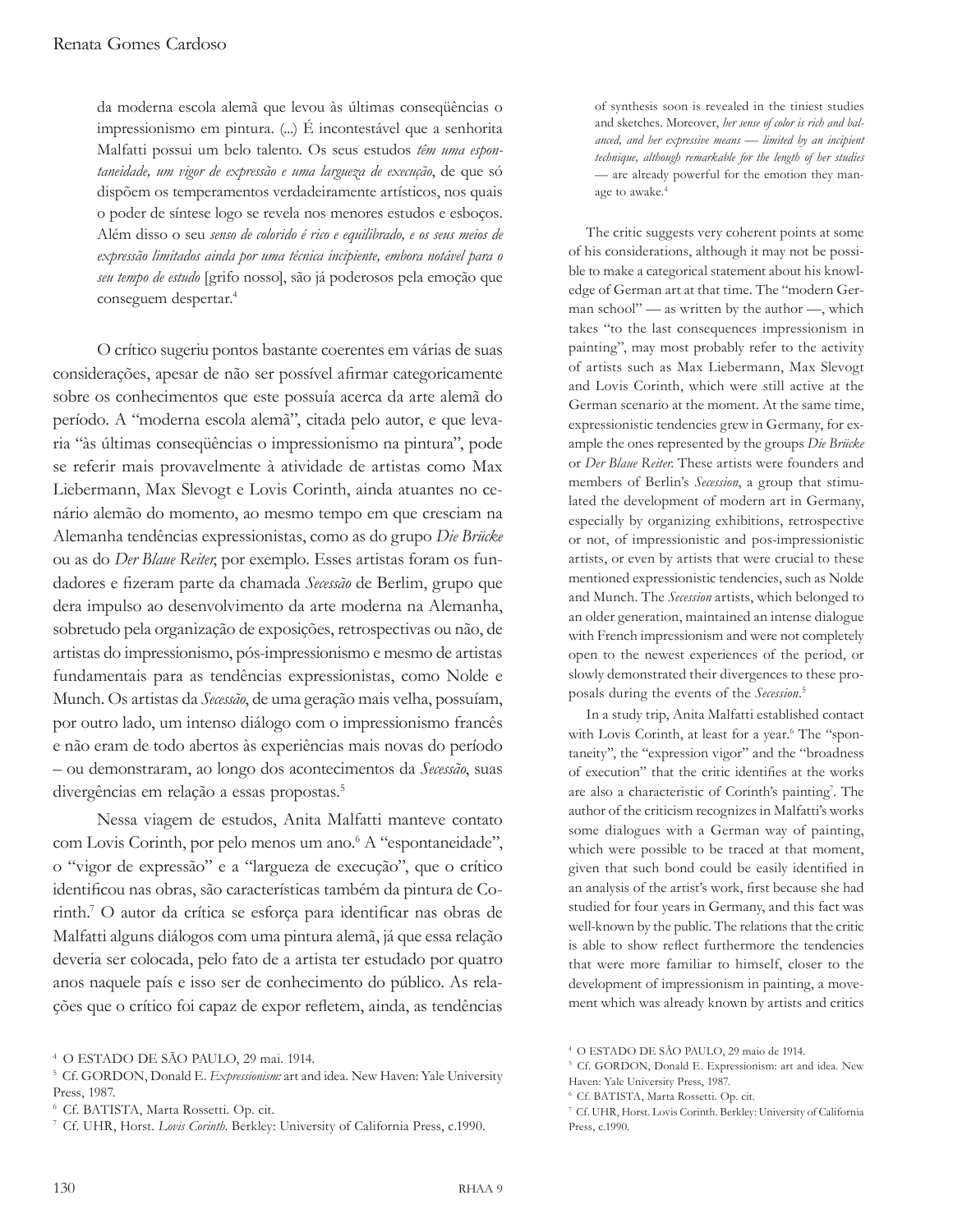in Brazil at the beginning of the  $20<sup>th</sup>$  century.<sup>8</sup> As the artist named the exhibition as "painting studies", the critic mentions this fact when he comments that "her expressive means — limited by an incipient technique, nevertheless remarkable given the length of her studies." It is worth to remember that Anita Malfatti, before departing to Germany, had executed some paintings under the supervision of her mother, but had not enrolled in any school in São Paulo.

The criticisms that acknowledged the artist's talent — despite treating her as a beginner — work as approval from the artist's family, which, in the figure of her uncle Jorge Krug, continued to support the artist's career. Anita Malfatti travels to the United States, by the end of 1914, to continue her studies, because Europe was amidst the war. The result from this period of artistic experimentation is presented by the artist at the exhibition premiered on December, 1917, which remained opened to the public until January of the following year. After this period at the United States, Anita Malfatti abandons the label "studies" to settle as a "modern painter", as suggested by the very title of the exhibition: "Modern Painting Exhibition Anita Malfatti". The works presented there revealed a new approach of the artist's activity when compared to the German period, with a widening distance from the natural aspect of motives, pronounced deformations and strong, contrastive and expressive colors, not familiar then to the artistic environment in São Paulo. Anita Malfatti presented then a new painting, difficult of access, even to the most enlighted spirits of the time.

It is possible to verify this difficulty to understand the new tendencies offered by Anita Malfatti in the criticisms that arouse, which help to clarify partially the ways followed by such writers when approaching the artistic object and how this happened in relation to the defense and articulation of specific characteristics of Brazilian art. In an article by Oswald de Andrade written to the newspaper *Jornal do Commercio* in 1918 — a text emerging from the context of the "historic exhibition" -, for example, the critic will make use of generic and poorly referred terms in his explanations when commenting on the impact generated by the works: "long articles would be required to discuss her complex artistic personality and the value of her precious temper; (...) Owner of a high conciousness of what she does, driven by a remarkable instinct to passionately elect her themes and her posture (…) The initial impression that her paintings produce is one of originality and different vision".<sup>9</sup>

que lhe eram mais familiares, mais próximas do desenvolvimento do impressionismo na pintura, movimento que já conhecido por artistas e críticos no Brasil no início do século XX.<sup>8</sup> Como a exposição apresentava "estudos de pintura", o crítico fez menção a esse dado ao comentar que "seus meios de expressão [eram] limitados ainda por uma técnica incipiente, embora notável para o seu tempo de estudo". Vale lembrar que Anita Malfatti, antes de partir para a Alemanha, havia feito algumas pinturas sob a orientação de sua mãe, não tendo passado por nenhuma escola em São Paulo.

As críticas que reconheciam o talento da artista, apesar de tratá-la como iniciante, funcionaram como aprovação, para que a sua família, na figura do tio Jorge Krug, continuasse apoiando a carreira da artista. Anita Malfatti foi aos Estados Unidos no final de 1914, para continuar seus estudos, já que a Europa se encontrava em guerra. O resultado desse período de experimentação foi visto na exposição iniciada em dezembro de 1917, aberta ao público até janeiro do ano seguinte. Depois do período nos Estados Unidos, Anita Malfatti deixou de utilizar o rótulo de "estudos" para se afirmar como "pintora moderna", já a partir do título *Exposição de Pintura Moderna Anita Malfatti*. As obras ali apresentadas revelaram uma nova abordagem da atividade da artista em relação ao período alemão, com um distanciamento cada vez maior do aspecto natural dos motivos, apresentando deformações acentuadas e cores fortes, contrastantes e expressivas, ainda pouco familiares ao ambiente artístico paulistano. Anita Malfatti apresentava uma nova pintura, de difícil acesso, mesmo para os espíritos mais cultos do momento.

É possível verificar essa dificuldade de apreensão do novo oferecido por Anita Malfatti nas críticas que surgiram – as quais ajudam a esclarecer, em parte, os caminhos que esses escritores seguiam para as abordagens do objeto artístico –, e como isso se dava em relação também à defesa e à articulação de características específicas para a arte brasileira. Em um artigo de Oswald de Andrade para o *Jornal do Commercio* de 1918, texto que surgiu no contexto da "exposição histórica", o crítico recorreu a termos genéricos e pouco referenciados para comentar o impacto provocado pelas obras: "exigiria longos artigos discutir-se a sua complicada personalidade artística e o seu precioso valor de temperamento (...). Possuidora de uma alta consciência do que faz, levada por um notável instinto para a apaixonada eleição dos seus assuntos e da sua maneira (...). A impressão inicial que produzem os seus quadros é de originalidade e de diferente visão".<sup>9</sup>

<sup>8</sup>Cf. CHIARELLI, Tadeu. Op. cit.

<sup>9</sup> ANDRADE, Oswald de. "A exposição Anita Malfatti", Jornal

<sup>&</sup>lt;sup>8</sup> Cf. CHIARELLI, Tadeu. Op. cit.

<sup>9</sup>ANDRADE, Oswald de. "A exposição Anita Malfatti". *Jornal do Commercio*, São Paulo, 11 jan. 1918.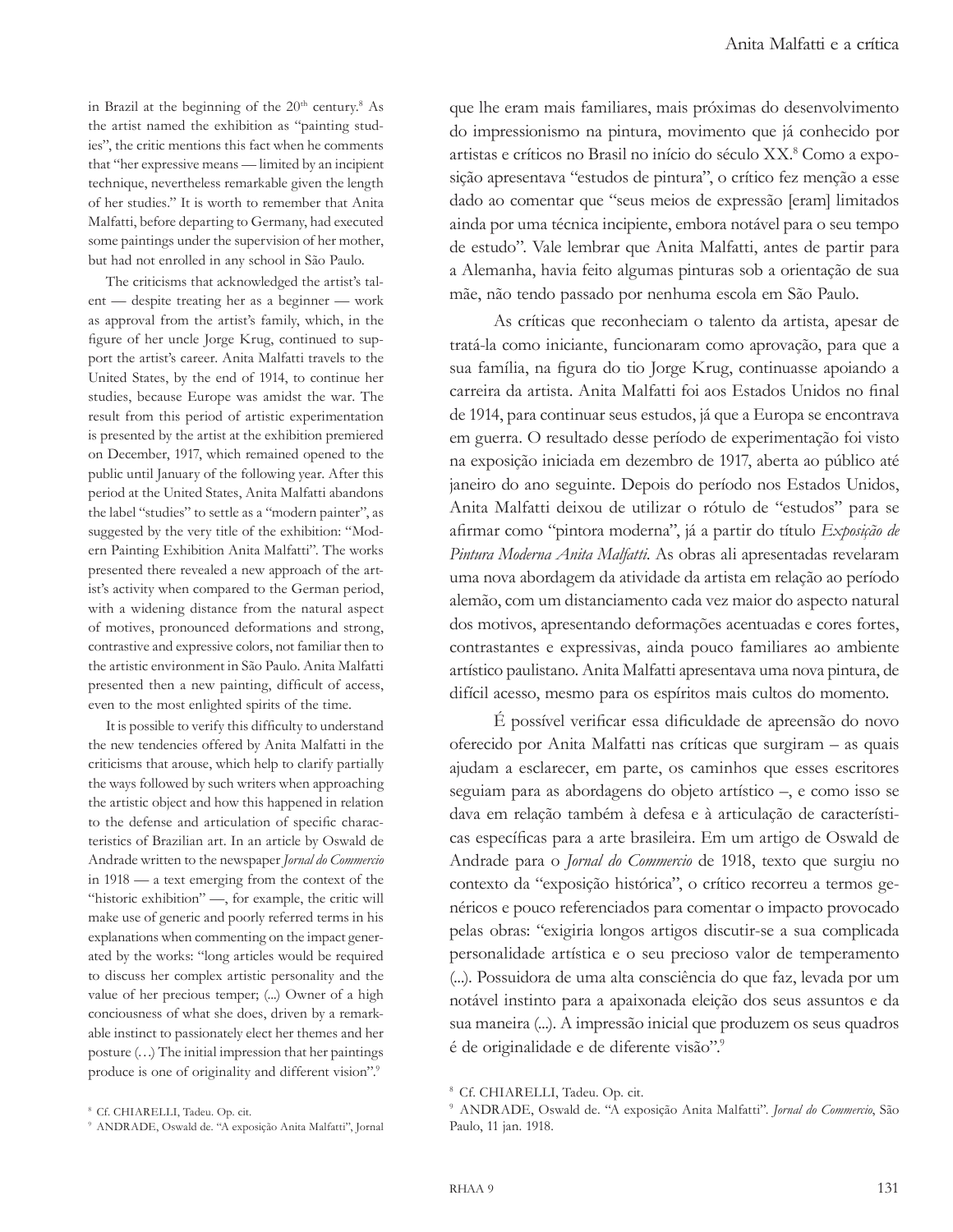O autor demonstra com tal discurso certa confusão na apreensão desse novo objeto, com termos como "temperamento", "impressão" e "diferente visão", evidenciando também a ausência de uma referência artística ou de um precedente histórico para a abordagem do novo objeto.<sup>10</sup> A "originalidade" e a "diferente visão" foram talvez os meios encontrados pelo crítico para expressar o impacto das distorções características dos retratos, referenciadas no cubismo e em outros modelos europeus – idéias que circulavam nos espaços americanos freqüentados pela artista e na nota pós-impressionista, empregada sobretudo nas paisagens realizadas na Ilha de Monhegan, que expuseram, de certa forma, o apreço da artista pela obra de Van Gogh. Adiante, o autor demonstrou também certa confusão em relação a alguns conceitos que já eram discutidos pela crítica brasileira, como o naturalismo, por exemplo:

No entanto, um pouco de reflexão desfaria sem dúvida, as mais severas atitudes. Na arte, a realidade na ilusão é o que todos procuram. E os naturalistas mais perfeitos são os que melhor conseguem iludir. Anita Malfatti é um temperamento nervoso e uma intelectualidade apurada, a serviço do seu século. A ilusão que ela constrói é particularmente comovida, é individual e forte e carrega consigo suas próprias virtudes e os próprios defeitos da artista. Onde está a realidade, perguntarão, nos trabalhos de extravagante impressão que ela expõe? A realidade existe, mesmo os mais fantásticos arrojos criadores e é isso justamente que os salva.<sup>11</sup>

A avaliação de Oswald de Andrade demonstra que a crítica do período parecia continuar dependendo de um parâmetro, a relação com o real ou a fidelidade à natureza, ponto muito contestado e questionado pelas novas tendências da arte internacional, as quais Anita Malfatti já havia observado, ainda que com certo distanciamento. Comparando-se a atitude crítica do autor em relação ao artista Victor Brecheret<sup>12</sup>, em artigo de 1920, publicado em *Papel e Tinta*, Oswald de Andrade parece um pouco mais seguro para demonstrar seu conhecimento do que seria "contemporâneo" na escultura, ao citar artistas conhecidos: "Brecheret não se limitou apenas a estudar com aplicação as normas medicinais de escola, antes, possuído de uma clara inteligência de uma força criadora

The author demonstrates with such discourse some confusion in the apprehension of this new object, by the use of terms as "temper", "impression" and "different view", making also evident the absence of historical reference or of an artistic precedent to the approach of this new object<sup>10</sup>. The "originality" and "different view" might be perhaps the means found by the critic to express the impact of the characteristic distortions of the portraits, establishing references to Cubism and other European models — ideas that circulated in American art — and to the pos-impressionistic note — which exposes the artist's appreciation of Van Gogh's works —, employed over all in the landscapes executed in Monhegan Island. Ahead, the author demonstrates also some confusion in relation to some of the concepts that were already discussed by Brazilian critics, e.g. naturalism:

However, a little reflection could undo, doubtlessly, the most severe attitudes. In art, reality in illusion is what everyone looks for. And the most perfect naturalists are the ones who can illude best. Anita Malfatti has a nervous temper and a refined intellect, in the service of her century. The illusion she builds is particularly touched, is individual and strong, carrying its own virtues and the artist's defects. Where is reality, one will ask, in the works of extravagant impression that she exhibits? Reality exists, even the most fantastic creative audacities, and that is exactly what saves them.<sup>11</sup>

The critique, as shown by this example, seemed to continue depending on a parameter, the relation to the real or the fidelity to nature, a point much contested and questioned by the new tendencies of international art, which had already been observed by Anita Malfatti, yet under certain distance. When one compares this to the attitude of Oswald de Andrade in relation to the artist Vitor Brecheret<sup>12</sup>, in an article published as early as 1920 in "Papel e Tinta", the author seems a little bit more comfortable to show his knowledge of what could be considered "contemporaneous" in sculpture, naming known artist: "(...)Brecheret did not limit himself to just studying the medic norms of the school, rather, having a clear intelligence of a creative strength yet rare in

<sup>10</sup> Cf. FABRIS, Annateresa. "Modernismo: nacionalismo e engajamento". Op. cit., pp. 72-83.

<sup>11</sup> ANDRADE, Oswald de. "A exposição Anita Malfatti". Op. cit.

<sup>12</sup> Cf. FABRIS, Annateresa. "Modernismo: nacionalismo e engajamento". Op. cit., pp. 72-83. A comparação entre os pontos de vista de críticos de arte do período aparece primeiramente nesse artigo, no qual Fabris propôs um paralelo interessante sobre a apreciação dos críticos do período e os conceitos que expressam sobre obras plasticamente distanciadas, como as de Brecheret e Anita Malfatti.

do Comércio, ed. de São Paulo, 11 de janeiro de 1918.

<sup>10</sup> Cf. FABRIS, Annateresa. "Modernismo: nacionalismo e engajamento". Op. cit., pp. 72-83.

<sup>11</sup> ANDRADE, Oswald de. "A exposição Anita Malfatti", Op. Cit. <sup>12</sup> Cf. FABRIS, Annateresa. "Modernismo: nacionalismo e engajamento". Op. cit., pp. 72-83. This comparison first appears in the text by Fabris, in which the author proposes an interesting parallel about these critics and the concepts that they expressed about different works of art.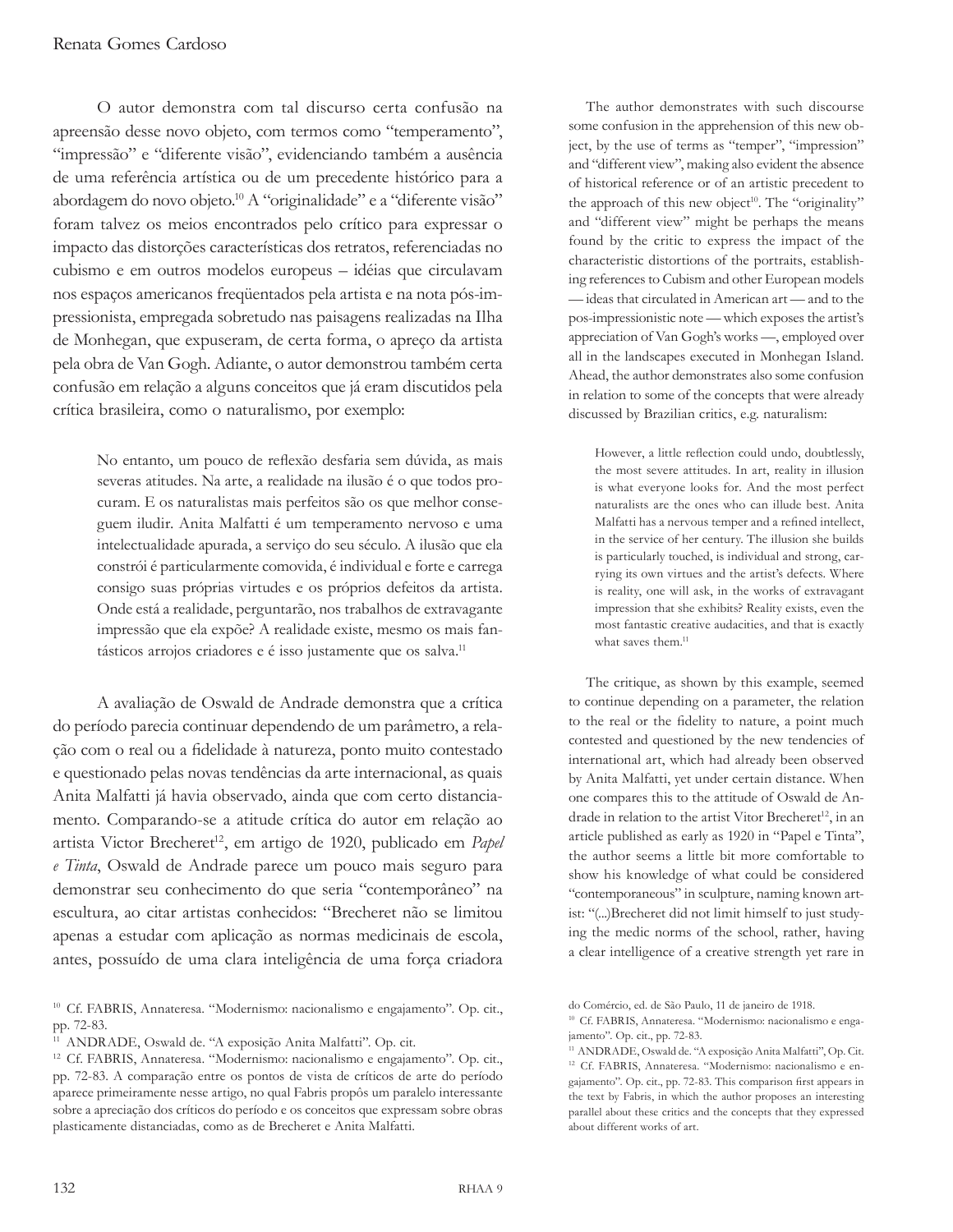this country of slow evolution, observed the modern ideas in sculpture (...) were appearing Bourdelle, (...) and especially this great, formidable Mestrovic, without any doubt the most potent figure of the art of our time."<sup>13</sup>

The artist's creative strength, from the critic's point of view, could be tied to the capacity of rearranging knowledge acquired at the academy into a more updated form, making relations to modern ideas from known examples, a precedent that was lacking in the analysis of Anita Malfatti's case. Despite such closer references, in which he names European sculptors, the critic's analysis falls into an approach marked by a symbolic/allegoric tone, concentrated at the *theme* of the work, a question much appraised by Brazilian art, by future modernists as well as by the group intellectually leaded by Monteiro Lobato:

*Eva* works as contrast [relatively to *Cabeça de Cristo*  (Christ's Head)]. She is a woman of the land, the daughter of the lime, carrying on her feverish blood the inner fire of the planet, carrying on her hair the green smell of the vegetables and on her breasts the lovely miracle of germination. Hence she sticks her left hand's long fingers in the ground, in a daughter's support, while she caresses with the right hand the beautiful coins of sin. The new gardens of São Paulo cry for the offering of Brecheret's Eva to them. <sup>14</sup>

On the other hand, Monteiro Lobato, who is going to be much criticized by the modernists for the severe article he wrote about Anita Malfatti's exhibition, is able to give a conscious treatment to a sculpture by an artist held by him as "modern", demonstrating more clearly his knowledge of and engagement to the "modern" — familiar to him —, in a 1920 article on *Revista do Brasil*.

*Despertar* (Awakening) e *Eva* suggest us, unexpectedly, great works of great sculptor of the world. Because the essential characteristics of these — life, movement, elegancy of the line, the stregth of the conception and, above all, this mysterious *quid* which constitutes the disturbing soul of the true art works — are also the characteristics that individualize Brecheret's works. (...) Honest, physically solid, morally attached to the conviction that *the modern artist cannot be a simple 'eclectic collector' of old forms and that he must create putting aside from the tirany of the classical authoritarism (…)*<sup>15</sup>

ainda rara neste país de lenta evolução, observou as idéias modernas na escultura (...) foram aparecendo Bourdelle, (...) e sobretudo esse grande, formidável Mestrovic, sem dúvida a figura mais possante da arte dos nossos dias".<sup>13</sup>

A força criadora do artista, na visão do crítico, estaria ligada à sua capacidade de, partindo dos conhecimentos adquiridos em academia, rearranjá-los de forma atualizada, relacionando as idéias um tanto quanto mais modernas, a partir de exemplos conhecidos – precedente que faltou para analisar o caso de Anita Malfatti. Apesar dessas referências mais próximas, em que citou artistas escultores europeus, a análise do crítico recaiu em uma abordagem de tom simbólico/alegórico, concentrado no *tema* da obra, questão muito cara para a arte brasileira, fosse para o grupo liderado intelectualmente por Monteiro Lobato, fosse para os futuros modernistas.

A *Eva* serve de contraste [em relação à *Cabeça de Cristo*]. É uma mulher da terra, é a filha do limo, trazendo no sangue estuante o fogaréu interno do planeta, levando nos cabelos o cheiro verde dos vegetais e nos seios o milagre amoroso da germinação. Por isso ela enfia os dedos longos da mão esquerda na terra, num apoio de filha, enquanto com a mão direita acaricia as moedas lindas do pecado. Os novos jardins da Paulicéia clamam por que se lhes oferte para a glorificação a *Eva* de Brecheret.<sup>14</sup>

Já Monteiro Lobato, tão criticado pelos modernistas em razão do severo artigo que escreveu sobre a exposição de Anita Malfatti, foi capaz de dar um tratamento consciente sobre a escultura de um artista por ele considerado "moderno", demonstrando com mais clareza seu conhecimento e engajamento em relação ao "moderno" que lhe era familiar, em artigo na *Revista do Brasil* de 1920.

*Despertar* e *Eva* sugerem-nos de chofre grandes obras de grandes escultores mundiais. Porque os característicos essenciais destas — a vida, o movimento, a elegância da linha, a força da concepção e, sobretudo esse misterioso *quid* que é a alma perturbadora das verdadeiras obras de arte — são também os característicos que individualizam os trabalhos de Brecheret. (...) Honesto, fisicamente sólido, moralmente emperrado na convicção de que *o artista moderno não pode ser mero 'ecletizador' de formas revelhas e há de criar arrancando-se à tirania do autoritarismo clássico*... [grifo nosso].15

<sup>13</sup> ANDRADE, Oswald. "Brecheret", Rev. Papel e Tinta, 1920. Apud BATISTA, Marta Rossetti et alii. Brasil: 1o. tempo modernista 1917/25: documentação. São Paulo: IEB-USP, 1972. <sup>14</sup> Idem.

<sup>15</sup> LOBATO, Monteiro. "Brecheret", Revista do Brasil, 1920. Apud BATISTA. Marta Rossetti et alii. Op. Cit. Grifo nosso.

<sup>13</sup> ANDRADE, Oswald. "Brecheret". *Rev. Papel e Tinta*, 1920, apud BATISTA, Marta Rossetti et alii. Op. cit.

<sup>&</sup>lt;sup>15</sup> LOBATO, Monteiro. "Brecheret". Revista do Brasil, 1920, apud BATISTA. Marta Rossetti et alii. Op. cit.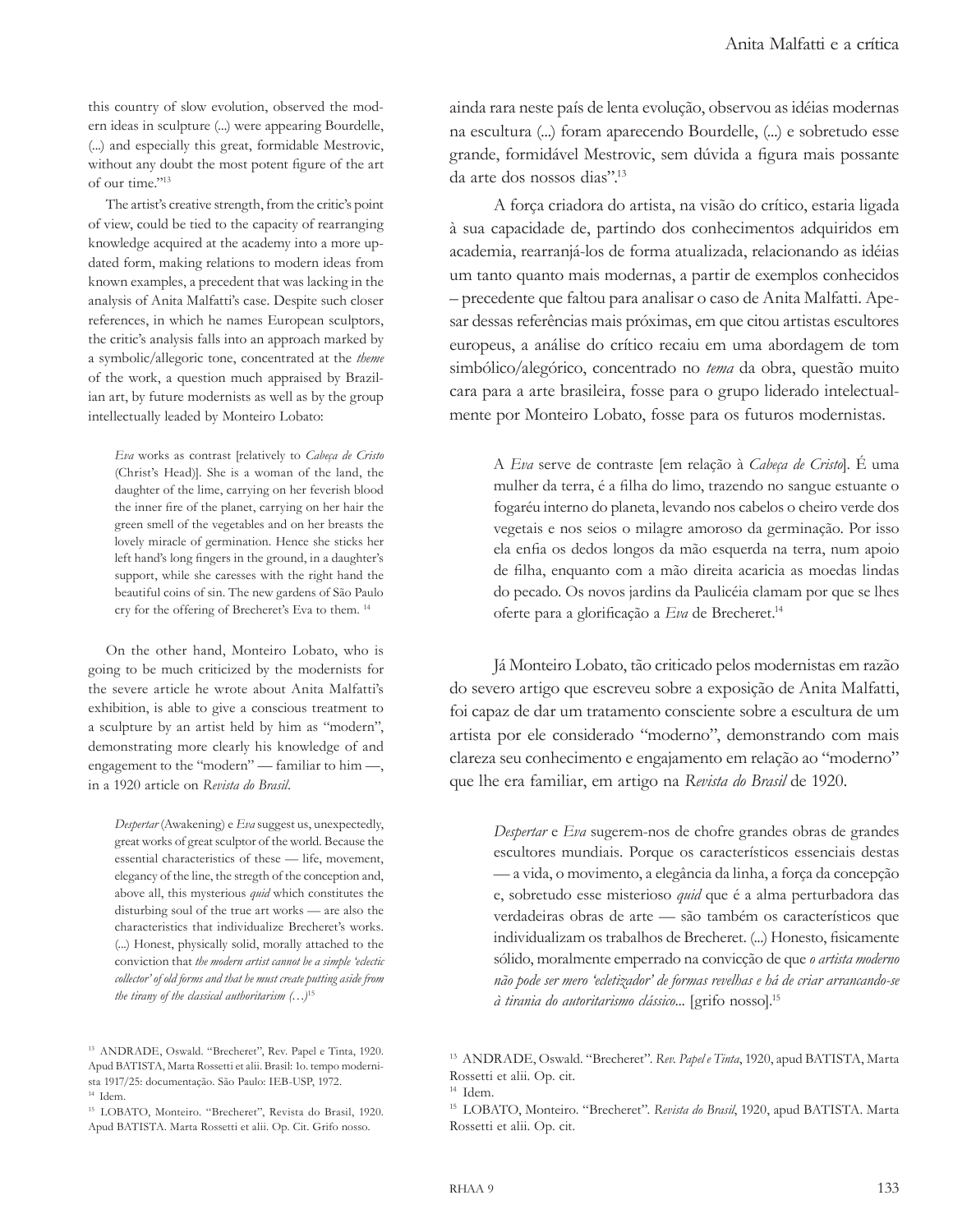O escritor foi capaz, na sua apreciação, de fazer referência a aspectos formais da escultura – a elegância da linha, por exemplo – e à individualidade do artista na composição da obra, classificando-o como "moderno", mas por outro parâmetro: não aquele que poderia aproximá-lo das novas tendências características do período, mas porque se distanciava, em suas características essenciais, das formas da "arte clássica" ou dos parâmetros que, para Lobato, não eram mais adequados para a arte brasileira. Esse ponto de vista de Lobato não se ligava aos "ismos" que tanto criticou em 1917, mas à capacidade do artista de fazer a ponte entre conhecimentos solidamente adquiridos por uma formação artística – como "proporção e equilíbrio, na forma e na cor"16 – e as reais necessidades da arte brasileira, que já não poderiam mais ser o reflexo de pontos de vistas temáticos e formais ditados pela Academia do Rio de Janeiro, sobretudo no que dizia respeito à importação de formas ultrapassadas.<sup>17</sup>

A primeira apreciação pública de Mário de Andrade sobre Anita Malfatti e sua obra surgiu em 1921, no *Jornal de Debates*. No contexto das críticas do início do século XX, Mário de Andrade foi a personalidade com consciência da necessidade de atualização também do crítico em relação à arte. Segundo o autor, foi a partir do contato com a obra de Anita Malfatti nas primeiras décadas do século XX, para as quais se via sem referências, que surgiu o interesse por novas formas de expressão artística; o autor se empenhou em abranger e atualizar seu conhecimento sobre arte, entrando em contato com revistas francesas e alemãs. Após a exposição de 1917/18, Mário de Andrade conheceu a revista *Deutsche Kunst und Dekoration* e, através dela, a partir de 1919, as primeiras informações sobre o expressionismo.<sup>18</sup> Em 1920, descobriu um fragmento de Worringer, *Natur und expressionismus*, "em que o 'belo' é analisado em sua precariedade de moda e a arte é diferenciada da natureza, cada qual regida por suas próprias leis".<sup>19</sup>

Em sentido inverso, a obra de Anita Malfatti, que não havia sido compreendida pelo jovem poeta Mário Sobral no momento da exposição, tornou-se posteriormente o exemplo mais próximo – no que tange à diferenciação formal da obra "não naturalista",

The writer was able, in his considerations, to make reference to formal aspects of sculpture — the elegancy of the line, for example, and to the artist's individuality when composing a piece, labeling such artist "modern", albeit for another parameter: not due to one that could approximate him to the new characteristic tendencies of the period, but due to the distance from the artist's essential characteristics to the forms of "classical art" or to the parameters that, according to Lobato, were not the most suitable for Brazilian art. Lobato's point of view was not tied to the "isms" he so much criticized in 1917, but to the artist's ability to build a bridge between knowledge solidly acquired at the academy via an artistic formation — such as "proportion and balance, in form and color"16 — and the real needs of Brazilian art, which could no longer be the result of thematic and formal point of views dictated by the Academy in Rio de Janeiro, overall in what regards the import of outdated forms<sup>17</sup>.

Mário de Andrade's first public considerations of Anita Malfatti and her work appeared in 1921 in *Jornal dos Debates*. In the context of the criticism at the beginning of the  $20<sup>th</sup>$  century, Mário de Andrade was the personality who was conscious of the need of updating also the critic in relation to art. According to the author, it was from the contact Anita Malfatti's work, in the first decades of the 20th century, to which he had no references, that an interest for new forms of artistic expression was born; the author made an effort to broaden and update his art knowledge, making contact with French and German magazines. After the 1917/1918 exhibition, Mário de Andrade got acquainted with the magazine *Deutsche Kunst und Dekoration* and, through it, from 1919, he had the first information about expressionism<sup>18</sup>. In 1920, he discovered a fragment of Worring, *Natur und expressionismus*, "in which the beautiful is analyzed in its precariousness of fashion and art is differentiated from nature, each one governed by its own laws"19.

On an inverse sense, Anita Malfatti's work, which had not been understood by the young poet Mário Sobral at the time of the exhibition, became

<sup>16</sup> LOBATO, Monteiro. "A propósito da exposição Malfatti". *O Estado de São Paulo*, 20 dez. 1917.

<sup>17</sup> Para melhor entendimento sobre a crítica de arte de Monteiro Lobato, não apenas sobre a obra de Anita Malfatti e Brecheret, como também sobre obras e artistas das duas primeiras décadas do séc. XX, ver CHIARELLI, Tadeu. Op. cit.

<sup>18</sup> Cf. LOPEZ, Telê Ancona. *Mariodeandradeando*. São Paulo: Hucitec, 1996. pp. 17-35 [o artigo "Arlequim e Modernidade" traz a data de 1976; 1979].

<sup>19</sup> LOPEZ, Telê Ancona. Op. cit., p. 26. Segundo a autora, nota 14, p. 33, esse fragmento é o publicado em *Deutsche Kunst und Dekoration*, n. 5. Darmstadt, fev. 1920, p. 265. Para o texto de Worringer, utilizamos a versão em francês: WORRINGER, Wilhelm. *Abstraction et Einfühlung*. Paris: Editions Klincksieck, 1986.

<sup>16</sup> LOBATO, Monteiro. "A propósito da exposição Malfatti". O Estado de São Paulo, 20 dez. 1917.

<sup>17</sup> Cf. CHIARELLI, Tadeu. Op. cit.

<sup>18</sup> Cf. LOPEZ, Telê Ancona. Mariodeandradeando. São Paulo: Hucitec, 1996. pp. 17-35.

<sup>19</sup> LOPEZ, Telê Ancona. Op. cit., p. 26. After the author, this fragment was published in Deutsche Kunst und Dekoration, n. 5. Darmstadt, fev., 1920, p. 265. Cf. WORRINGER, Wilhelm. Abstraction et Einfühlung. Paris: Editions Klincksieck, 1986.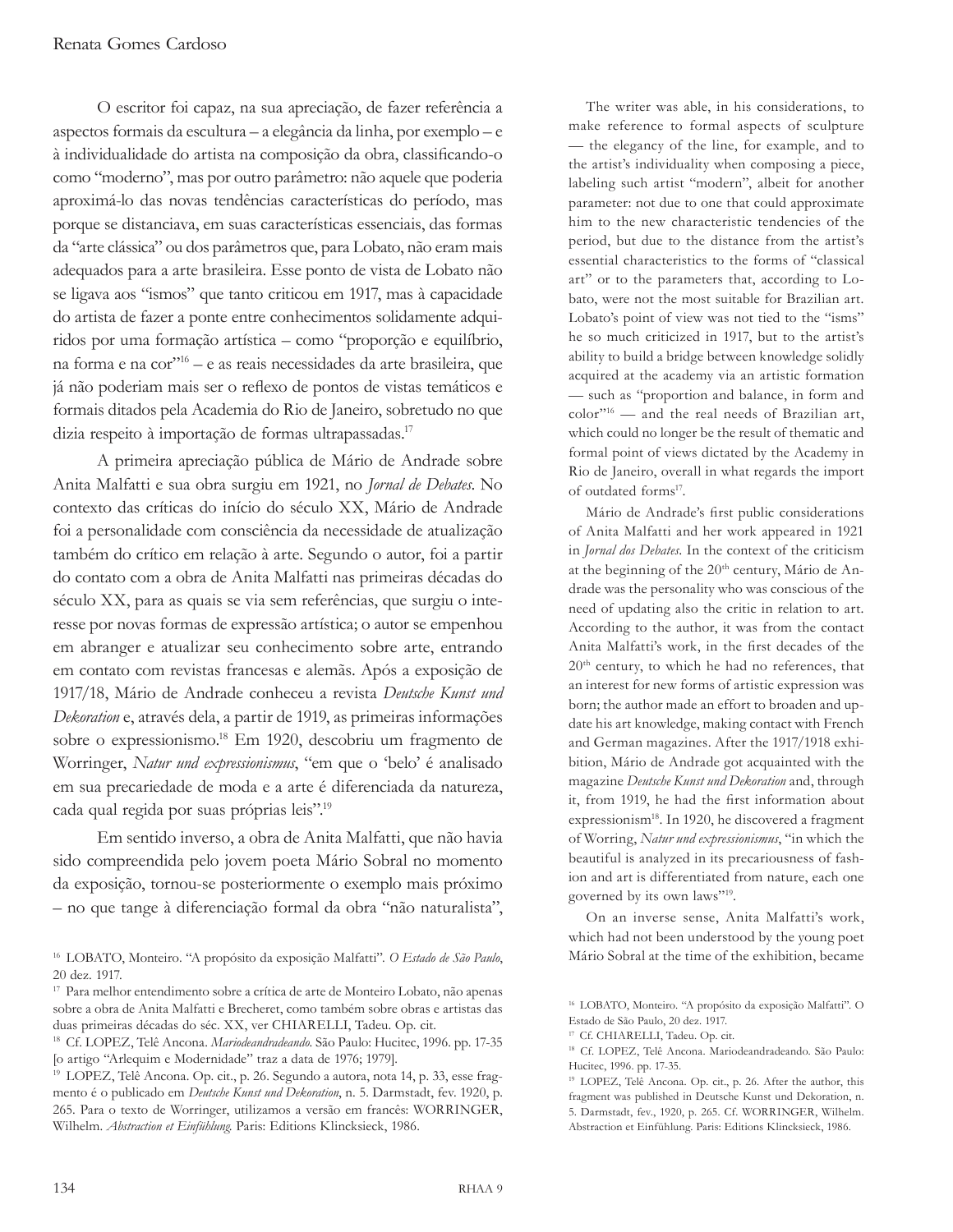later the closest example — in regard of the formal differentiation of the "non naturalistic" work, in the face of what was familiar to the Brazilian art — for the ideological-aesthetical considerations that Mário de Andrade was starting to follow at magazines (also the French *L'Esprit Nouveau*). From literary expressionism, the author found also some examples of texts in which he exposed new ideas about art, expressed, for example, in *Prefácio Interessantíssimo*, from *Paulicéia Desvairada* or in *A Escrava que não é Isaura*, as proposed by Ancona Lopez:

In 1920 he may have found, in *Deutsche Kunst und Dekoration*, two theoretical texts (…), both curiously illustrated with the figure of an arlequin: Die Kunst und ihre Publikum' e 'Der Quell der Kunst' ('Art and its public' e 'The source of art'). On the first, the author, H. Ritter, verifies the existence of na open struggle between the artist and the public, understanding it as characteristic of modernism, a result of the difficulty of this same public when facing new proposals. Thus the artist must behave as a true revolutionary, tenacious in demystifying the illusions of the laymen. This article is illustrated with a photo of a slim arlequin (…); its image, a la Modigliani is far away from intending to be a replica of the human figure. On the second article, the photography of four men dressed as arlquins in relaxed poses (…) is a nice illustration of the idea developed there: the role of knowledge in art. Karl Heckel writes that Eros and Will are not enough to the production of an art work, because it is necessary the synthesis of sentiment and Will in order to achieve a 'creative result.'<sup>20</sup>

Anita Malfatti's works presented in 1917 was the subject of debate by Monteiro Lobato due to the connections it held to a Modern art, which the critic was able to highlight. The differences between this painting and the references in Brazilian environment, as pointed by Monteiro Lobato, were precisely the ones that converged to what Mário de Andrade started to read later ad became aware of them as new convergences for art. This work, as new aesthetics to the environment, seemed to be the perfect plastic example of the ideas that the author followed in his readings. On his first 1921 article, the author stated clearly that, in his opinion, there was the need for an interpretation or analysis of the artistic object that aimed at keeping away from a realistic filiation. The text shows also the effort undertaken by the author towards the understanding of a work to which he was starting to seek references.

face ao que lhe era familiar, no ambiente brasileiro – para as considerações de cunho ideológico-estético que Mário de Andrade começava a acompanhar nas revistas (também a francesa *L'Esprit Nouveau*). A partir do expressionismo literário, o autor também encontrou alguns exemplos para os textos em que expôs suas novas considerações sobre a arte, expressas, por exemplo, no *Prefácio Interessantíssimo* de *Paulicéia Desvairada* ou em *A escrava que não é Isaura*, como propõe Ancona Lopez:

Em 1920 teria se deparado, na *Deutsche Kunst und Dekoration*, com dois textos teóricos (...) ambos curiosamente ilustrados com a figura do arlequim: 'Die Kunst und ihre Publikum' e 'Der Quell der Kunst' ('A arte e seu público' e 'A fonte da arte'). No primeiro, o autor, H. Ritter, constata a existência de uma luta aberta entre o artista e o público, entendendo-a como característica do modernismo, decorrente da dificuldade deste mesmo público perante as novas propostas. Sendo assim, o artista deveria agir como verdadeiro revolucionário, tenaz na desmistificação das ilusões do leigo. Este artigo está ilustrado pela foto de um arlequim esguio (...); sua imagem à Modigliani está longe de pretender à réplica exata da figura humana. No segundo artigo, a fotografia que reúne quatro homens fantasiados de arlequim em posições bastante descontraídas (...) é uma boa ilustração para a idéia ali desenvolvida: o papel do conhecimento na arte. Karl Heckel escreve que Eros e Vontade não são suficientes para a produção de uma obra de arte, pois é necessária a síntese entre o sentimento e a vontade para que se chegue a um 'resultado criativo'.<sup>20</sup>

A obra de Anita Malfatti apresentada em 1917 foi colocada em debate por Monteiro Lobato em vista das ligações que apresentava com uma arte moderna, que o crítico fora capaz de ressaltar. As diferenças entre essa pintura e as referências do meio brasileiro, apontadas por Monteiro Lobato, eram justamente as que foram de encontro àquilo que posteriormente Mário de Andrade começou a ler e a tomar consciência como novas convergências para a arte. Essa obra, como estética nova para o meio, era o exemplo plástico perfeito para as idéias que o autor acompanhava em suas leituras. Eram obras que "fugiam ao belo natural para seguir suas próprias leis".<sup>21</sup> No primeiro artigo de 1921, o autor deixou claro que, em seu parecer, existia a necessidade de uma interpretação ou análise do objeto artístico que procurasse se distanciar de uma filiação realista. O texto demonstra também o esforço empreendido pelo autor para o entendimento de uma obra para a qual começava a buscar referências.

<sup>20</sup> LOPEZ, Telê Ancona. Op. cit., p. 26, 27, 28.

<sup>20</sup> LOPEZ, Telê Ancona. Op. cit, p. 26, 27, 28.

 $21$  Idem.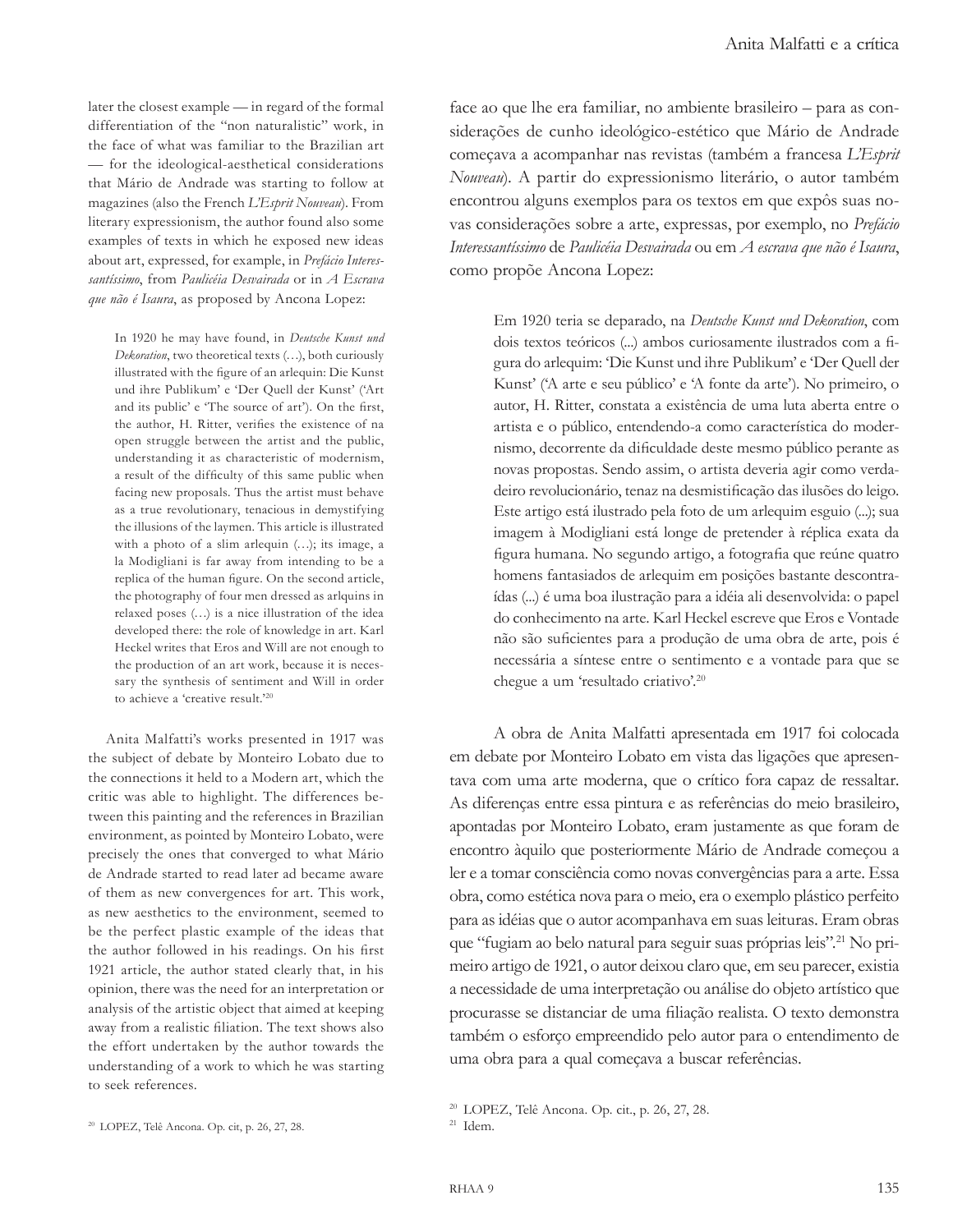Se Anita Malfatti vê uns cabelos brancos e neles sente o verde frustrado das esperanças partidas [sobre *A mulher de cabelos verdes*], respeite sua comoção, a sua fantasia e será grande como foi pintando esse quadro forte. Será incompreendida pelos que só conseguem ver cabelos negros, loiros, brancos ou castanhos, mas despertará um pensamento vivaz, uma comoção mais funda naquele que souber elevar-se até a idade da artista. Mais vale dois a sentir, que a multidão, a aplaudir. (...) A nobre artista soube fazer não um retrato [sobre *A estudante russa*] indiferente de mulher desconhecida, mas uma comovida expressão de raça, a violenta cantiga dessa pátria – tumulto, orgulho e dor, erro e crença, beleza e crime que é a Rússia; é sem dúvida uma grande criadora.<sup>22</sup>

A interpretação de Mário de Andrade começava a distinguir alguns "estados emocionais", a partir das cores "não naturalistas", em uma primeira tentativa de compreensão daquele caráter diferenciado da obra de Anita Malfatti, em relação a outros exemplos do meio brasileiro.

... dentro da impetuosidade de seu temperamento, dentro da máscula força com que lida as suas cores e risca os seus esboços, ou da trágica energia com que escolhe seus assuntos, indelevelmente imprime aos seus trabalhos o delicioso que dá graça ou dá tristeza. Assim: *A mulher de cabelos verdes*, apesar da estranha fantasia é um poema de bondade e a figura fatídica do *Homem Amarelo* é feminilizada por uns olhos longínquos, cheios de nostalgia. Mas é principalmente nos retratos femininos que se encontrará a graça melindrosa do pincel de Anita Malfatti.<sup>23</sup>

O autor acentuou um tom entusiástico na defesa da artista, ponto que esclareceu ao dedicar todo o segundo parágrafo do texto para analisar as posturas e o papel da crítica de arte, condenando, sobretudo, o crítico que se utiliza de "asperezas catedráticas" em seus julgamentos – clara referência às críticas contundentes que a artista recebera em conseqüência de sua segunda exposição, e que teriam provocado mudanças na sua nova pintura. Mário de Andrade acreditava, em contrapartida, que a atitude do crítico de arte deveria ser um "ato livre de amor, um esforço de aproximação". Nessa defesa de uma "expressão lírica" sobre a obra de arte, o crítico parecia querer justificar a defesa apaixonada da artista, pois nessas primeiras apreciações já a julgava como merecedora de apoio e compaixão, posto que fora colocada em uma situação delicada pela crítica anterior, sobretudo a de Monteiro Lobato. Nesse sentido, If Anita Malfatti see some grey hair and feels the frustrated green of broken hopes [about *A mulher de cabelos verdes* (The woman with green hair)], respect her commotion, her fantasy and it will be great how this strong work was painted. It will misunderstood by those who only get to see black, blond, grey or brown hair, but it will wake a lively thought, a deeper commotion in the one who get to lift oneself to the artist's age. It is better to get two people to feel, than a crowd to applaud. (…) The noble artist knew how to make not an indifferent portrait [about *A estudante russa* (The Russian student)] of an unknown woman, but a moved expression of race, the violent song of that motherland — turmoil, pride and pain, mistake and belief, beauty and crime that is Russia; without doubt a great creator.<sup>21</sup>

Mário de Andrade's interpretation was starting to distinguish some "emotional states", from the "non naturalistic" colors, in a first attempt of understanding that differential character of Anita Malfatti's work differential character, in comparison to other examples at the Brazilian environment.

... inside the impetuosity of her temper, inside the male strength with which she deals with her colors and traces her sketches, or the tragic energy with which she chooses her themes, she ineffaceably gives her works something delicious that makes them graceful or sad. Thus: *A mulher de cabelos verdes* (The woman with green hair), in spite of the strange fantasy, is a põem of kindness, and the fatidic figure of *O homem amarelo* (The Yellow Man) is made feminine by some distant eyes, full of nostalgy. But it is especially in the portraits that one finds the delicate Grace of Anita Malfatti's brush.<sup>22</sup>

The author stressed an enthusiastic tone in the artist's defense, a point that he clarified when he dedicated the entire second paragraph of the text to analyze the postures and the role of art criticism, condemning, above all, the critic that makes use of "expert roughness" in his judgments — a clear reference to the incisive criticisms that the artist received in consequence of her second exhibition and that might have provoked changes at her new painting. Mário de Andrade believed, as a counterpart, that the critic's attitude should be an "act of free love, an effort of approximation". In such defense of an "lyric expression" about the art work, the critic seemed to want to justify the passionate defense of the artist, because in these first appreciations he already considered her as deserving support and compassion,

<sup>22</sup> ANDRADE, Mário de. "Anita Malfatti". *Jornal de Debates*, São Paulo, 1921. <sup>23</sup> Idem.

<sup>21</sup> ANDRADE, Mário de. "Anita Malfatti". Jornal de Debates, São Paulo, 1921. <sup>22</sup> Idem.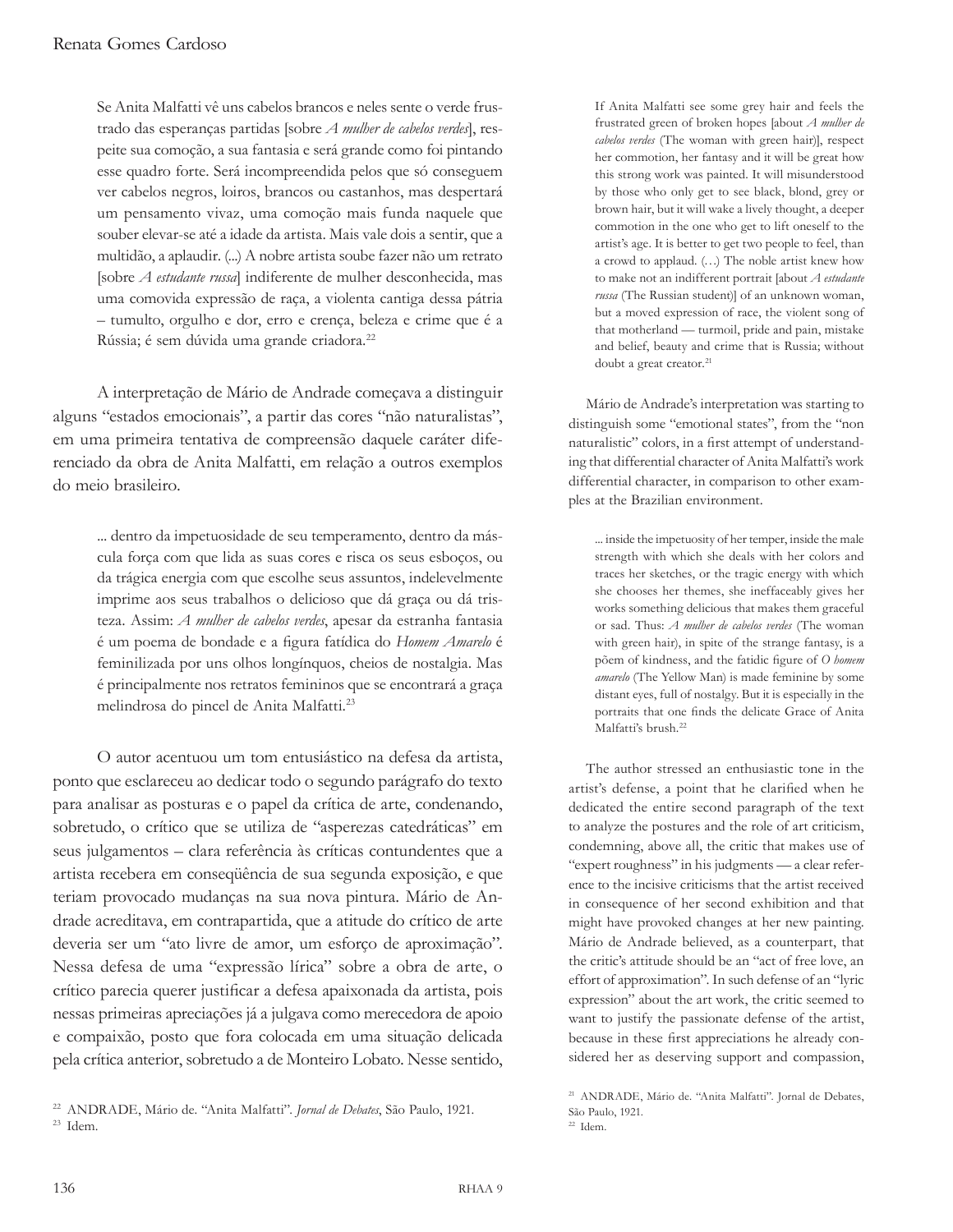given that she was put into a delicate situation by the earlier criticism, above all Monteiro Lobato's. In this sense, Mário de Andrade highlighted, in the same excerpt, that such act — the aesthetic judgment — must contain "kindness and mercy."<sup>23</sup>

In 1926, in the comments about Anita Malfatti's work, the author made a more direct reference to German expressionism, or the manner he understood it at the moment, as a relation to interpreting the artist's work: "When she came back to São Paulo after the studies in Germany, she was a free and complete artist. She had a very strong technique driven towards the artistic orientation to which she would enroll, the German expressionism. From this period come her male paintings: *A onda* (The wave) (…), a *Nude on crayon* (…), *A estudante russa* (The Russian student) and *O japonês* (The Japanese) and *O homem amarelo* (The Yellow Man)".<sup>24</sup>

The bond created with expressionistic tendencies, especially the German axis, was reinforced by the fact that Anita Malfatti had been an apprentice in Germany from 1910 to 1914, besides the author's studies in German and French magazines about the great European artistic transformations. But the author was confounded, for the quoted works were painted between 1915 and 1916, when the artist lived in the United States, in a moment when Cubism was the greatest motive of debate among artists and the intelligentsia.25 From Anita Malfatti's statements, manuscripts and notes<sup>26</sup>, we perceive that, in regard of the German apprenticeship, the artist expressed only surprise and the impact of the contact with French art,

<sup>23</sup> Idem.

<sup>24</sup> ANDRADE, Mário de. "Anita Malfatti". *A manhã*, São Paulo, 31 jul. 1926.

<sup>25</sup> Cf. HELLER, Adele et alii. 1915 – The Cultural Moment: the new politics, the new woman, the new psychology, the new art and the new theatre in America. New Brunswick: Rutgers Univ., c. 1991; JOACHIMIDES, Christos, M. ROSENTHAL, Norman. American Art in the 20th Century – Painting and Sculpture 1913- 1993. Munich: Prestel, 1993.

<sup>26</sup> MALFATTI, Anita. 1917, 1939; Notas Biográficas de Anita Malfatti, 1949; A chegada da arte moderna no Brasil, 1951. Anita Malfatti' archives - IEB/USP.

Mário de Andrade ressaltou, no mesmo trecho, que tal ato – o do julgamento estético – deve conter "carinho e piedade".<sup>24</sup>

Em 1926, nos comentários sobre a obra de Anita Malfatti, o autor fez uma referência mais direta ao expressionismo alemão, da maneira como ele o entendia no momento, como uma relação para a interpretação da obra da artista: "Quando ela voltou para São Paulo depois dos estudos na Alemanha estava artista livre e completa. Possuía uma técnica fortíssima dirigida para orientação artística a que se filiaria, o Expressionismo Alemão. Dessa época datam os quadros másculos dela: A onda (...), um Nu a pastel (...); a Estudanta Russa e mais o Japonês e o Homem Amarelo". 25

O vínculo criado com as tendências expressionistas, do eixo alemão principalmente, era reforçado pelo fato de Anita Malfatti ter estagiado na Alemanha entre os anos de 1910 e 1914, além dos estudos feitos pelo autor em revistas alemãs e francesas sobre as transformações artísticas européias. Mas o autor se confundiu, pois as obras citadas foram compostas entre os anos de 1915 e 1916, quando a artista residia nos Estados Unidos, momento em que o Cubismo era o grande motivo de discussão entre artistas e intelectuais, americanos ou estrangeiros.<sup>26</sup> A partir dos depoimentos, manuscritos e anotações de Anita Malfatti<sup>27</sup>, percebemos que a respeito do estágio alemão a artista expressou apenas a surpresa e o impacto provocados pelo contato com a arte francesa, pelas

<sup>24</sup> "Há um parêntese que há muito estava por introduzir num dos meus artigos de crítica. Chegou o momento. Por várias vezes se tem dito que a crítica prescinde da frase literária e do entusiasmo lírico. Não creio. A crítica é antes de mais nada um esforço de compreensão. Desde que essa compreensão exista e entre o observador (mais tarde crítico) e a obra de arte se estabeleça a intimidade intelectual, a comoção é despertada. O crítico não só pode mas deve expressar liricamente as suas observações, porque toda comoção é semente de lirismo. O julgamento estético é um ato livre de amor, um esforço de aproximação, e as lições que contiver não precisam de aspereza catedrática, mas de carinho e de piedade, sem dúvida mais frutíferos e humanos. A crítica técnica, áspera como ferro, inflexível como ferro, não prova senão uma coisa: a impossibilidade em que está o crítico de compreender e portanto de comover-se. Os que clamam contra a crítica lírica, o julgamento florido em evoés de entusiasmo provam simplesmente que são um deserto de imaginativa e de poesia. Toda obra de arte tem uma origem: a expressão de um eu comovido. Toda obra de arte tem um fim: a revivescência dessa comoção no espectador. A técnica entra, sem dúvida, em ação para mostrar ao artista os meios de que dispõe e principalmente as falhas que não lhe permitiram atingir todo o seu ideal. As verdades adquiridas pelo crítico também podem não ser abandonadas; que tal abandono é dificílimo. Isso não é razão para que o crítico seja um frigorífico". ANDRADE, Mário de. "Anita Malfatti". *Jornal de Debates.* Op. cit. 25 ANDRADE, Mário de. "Anita Malfatti". *A manhã*, São Paulo, 31 jul. 1926.

<sup>26</sup> Cf. HELLER, Adele et alii. *1915 – The Cultural Moment*: the new politics, the new woman, the new psychology, the new art and the new theatre in America*.* New Brunswick: Rutgers Univ., c. 1991; JOACHIMIDES, Christos, M. ROSENTHAL, Norman. *American Art in the 20th Century – Painting and Sculpture 1913-1993*. Munich: Prestel, 1993.

<sup>27</sup> MALFATTI, Anita. *1917*, *1939*; *Notas Biográficas de Anita Malfatti*, 1949; *A chegada da arte moderna no Brasil*, 1951. Arquivo Anita Malfatti - IEB/USP.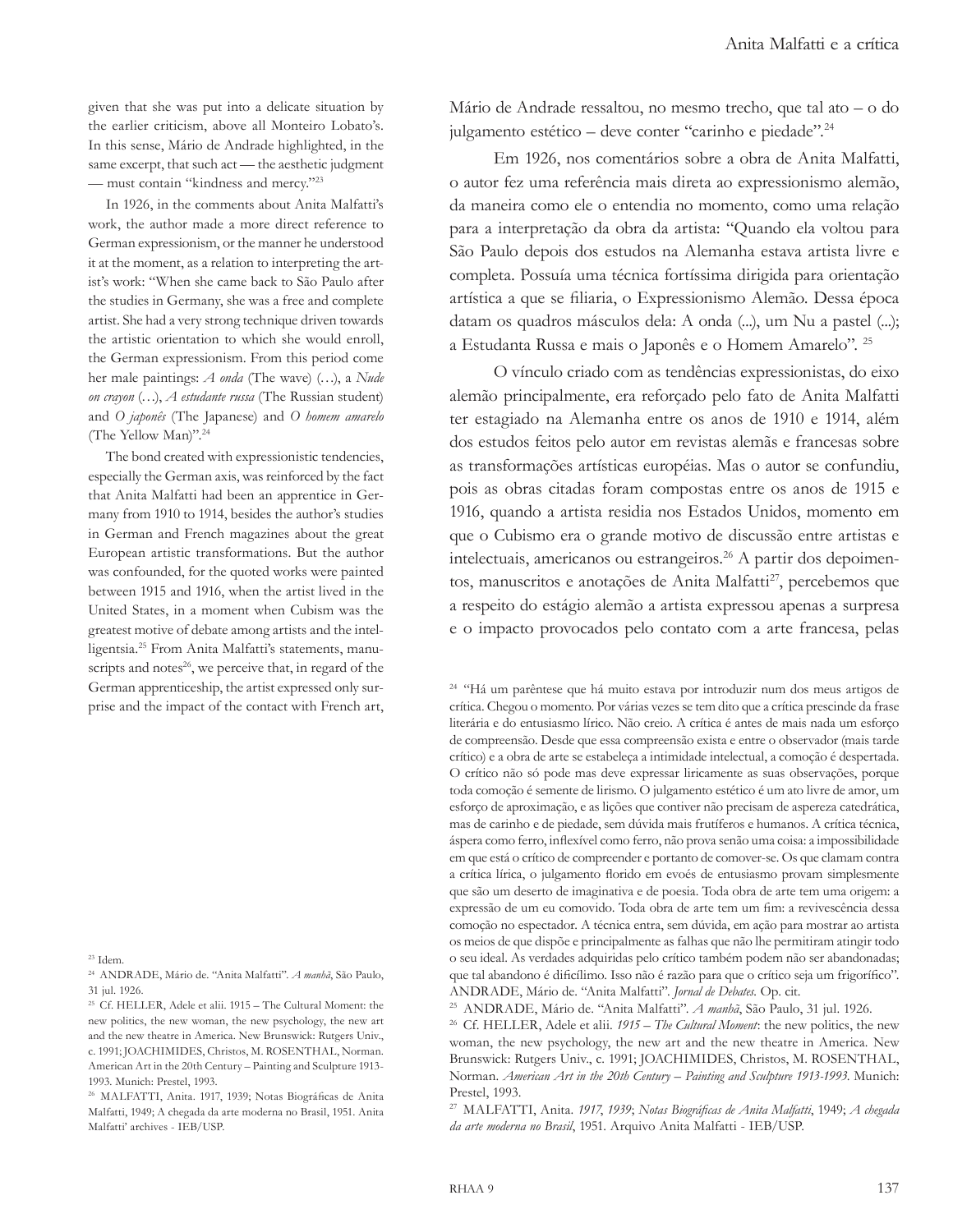referências feitas a alguns pintores e a impressão causada por suas obras, incluindo entre eles Van Gogh. Esses artistas foram vistos em algumas exposições que Anita Malfatti visitou, como a *Sonderbund* de Colônia, realizada em 1912. A exposição era panorâmica, reuniu obras da arte moderna francesa, mas incluía alguns dos novos alemães. A *Sonderbund* parece ter marcado profundamente a artista, tendo em vista as citações em seus depoimentos.

Com relação à arte alemã, Anita Malfatti fez referência em seus documentos apenas aos professores com os quais entrou em contato: primeiramente, Fritz Burger; depois, Lovis Corinth, cujas pinturas muito a impressionaram; e, por último, Bischoff-Culm. Em um documento muito posterior ao estágio na Alemanha, de 1933<sup>28</sup>, a artista descreveu um interessante panorama da arte moderna, no qual novamente constata-se a ausência de referências à arte alemã. No manuscrito sobre a *História da arte moderna*, a artista citou desde Delacroix, Courbet e Daumier a Manet e Pissarro, entre outros, analisando o impressionismo para chegar a Cézanne, comentando transformações importantes ocorridas na arte até o Cubismo, finalizando com o Futurismo. Mas em todo esse contexto, nenhum artista alemão, nem mesmo Corinth ou qualquer outro ligado ao expressionismo alemão, foi citado.

Por volta de 1927 – quando a obra de Anita Malfatti já não apresentava mais as deformações plásticas características das obras de 1915/16 –, os estudos que Mário de Andrade acompanhava proporcionaram-lhe uma conclusão geral sobre o caminho da arte moderna ao expressionismo, no qual o autor entendia a aglomeração de várias tendências, nas referências e utilizações do termo.

O expressionismo, dado este nome geral a todos os 'ismos' contemporâneos, não está morrendo não; está simplesmente evoluindo. Mesmo os que reagem contra o excesso de intelectualismo teórico e livresco, que levou as artes plásticas à estranha contradição apontada pelo crítico [Worringer], são ainda e necessariamente formas evolutivas e mais atuais do chamado Expressionismo. (...) E quanto a tendências, basta ver o que os expressionistas deveram à tese de Seurat, à solução plástica de Cézanne, ao colorido dos by the references made to some painters and the impression caused by their work, including Van Gogh. These artists were seen at some exhibitions Anita Malfatti visited, such as Cologne's *Sonderbund*, taken place in 1912. The exhibition was a panoramic, gathering French modern art pieces, but some of the new Germans were included in it. It seems that *Sonderbund* marked deeply the artist, as one can see from the quotations at her statements.

Regarding German art, Anita Malfatti only made reference, in her documents, to the teachers she made contacted: first, Frtiz Burger; then, Lovis Corinth, whose paintings impressed her a lot; last, Bischoff-Culm. On a document from 1933, much posterior to the apprenticeship in Germany<sup>27</sup>, the artist described an interesting panorama of modern art, in which one verifies the absence of references to German art. On the manuscript about *História da arte moderna*, the artist quoted from Delacroix, Courbet e Daumier to Manet and Pissarro, among others, analyzing the impressionism to get to Cézanne, commenting on important transformations that occurred in art until Cubism, finalizing with Futurism. But, in this entire context, no German artist was quoted, not even Corinth, neither any other with connections to German expressionism.

By 1927, when Anita Malfatti's work did not present anymore the plastic deformations that were characteristic of the 1915/1916 works, the studies followed by Mário de Andrade gave him a general conclusion about the way of modern art towards expressionism, in which the author understood the agglomeration of many tendencies, in references and the usage of the term:

Expressionism, a general name to all these contemporary 'isms', is not dying; it is simply evolving. Even those who react against this excess of theoretical and bookish intellectualism that has taken the arts to the strange contradiction pointed by the critic [Worringer] are still and necessarily evolutive and more recent forms of the so-called expressionism. (...) Regarding the tendencies, it is enough to see that the expressionists are in debt of Seurat's thesis, Cézanne's plastic solution, the impressionists' colors, in general, to

<sup>28</sup> MALFATTI, Anita. *Cadernos de História da Arte.* Caderno 6 – Arte Moderna, c. 1933 (manuscrito). Arquivo Anita Malfatti - IEB/USP. A artista escreveu uma série de cadernos de história da arte, desde a arte primitiva à arte egípcia, chinesa e japonesa, antiguidade clássica etc., provavelmente para serem utilizados em suas aulas de arte em São Paulo. Transparece no texto uma consciência artística interessante, na qual demonstrava um conhecimento aprofundado sobre as principais transformações na arte, em sentido histórico e estético. Apesar de acreditarmos que a artista também se baseou em alguma fonte (revistas, livros etc.), não há nos cadernos manuscritos qualquer referência nesse sentido. A data atribuída (c.1933) é a da catalogação do IEB/USP.

<sup>27</sup> MALFATTI, Anita. Cadernos de História da Arte. Caderno 6 – Arte Moderna, c. 1933 (manuscript). Anita Malfatti' archives - IEB/USP.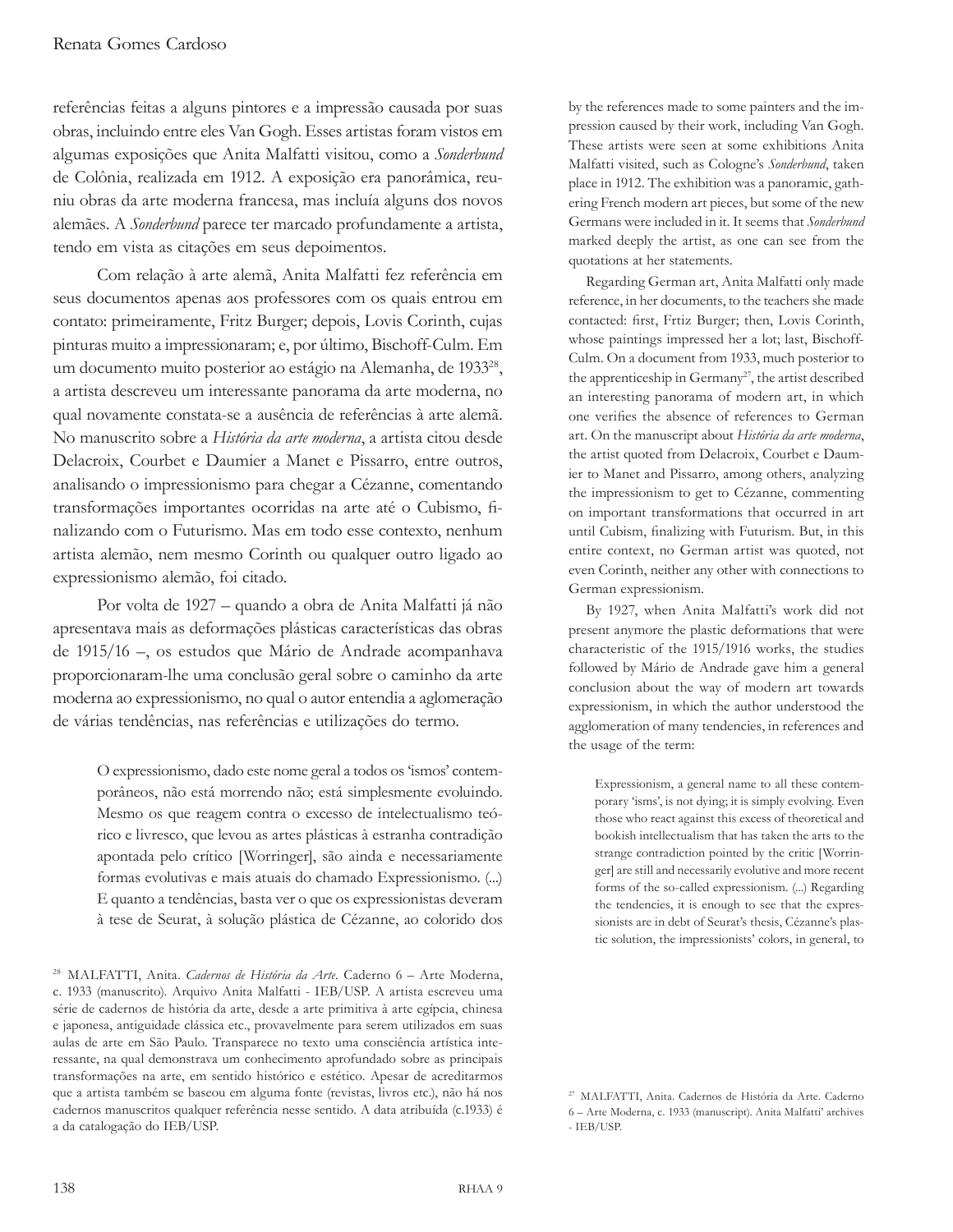notice that impressionism, instead of dying, evolved to expressionism, and these names are only ideologies by which we make understandable the artistic time. In the same way, it is easy to see, in the realism achieved by Picasso (in some works), Kirling, Dix, Grosz, Severini and so many others, only a de-intellectualization of expressionism, which conducts the artistic deformation to a more legitimate plastic sensibility.<sup>28</sup>

The understanding of a transformation in the art, which departs from an "evolution", where a more radical phase is present at the beginning, with contestation of a immediately previous tendencies and a phase of legitimating of this transformation, resulting in a more accurate sensibility to the context of the moment, permitted to Mário de Andrade a reflexive attitude in face of Anita Malfatti's modified work, in comparison to her more "radical" phase.

What we know by now about her painting [the work executed in the French apprenticeship, from 1923 to 1928] is that it presents a extraordinarily wise technique, with a subtle and very refined color. With sensibility, she shows herself to be more of a grown woman, looking for affable inspirations and executing them with exceptional tenderness. The work she has been doing in Europe is extremely serious and one knows especially that she has abandoned any biased and extravagant modernism, being simply satisfied with being modern.<sup>29</sup>

A change that the author himself had trouble to accept at first.30 It is worth to remind that, at the moment when such text emerged, Brazilian artists were

impressionistas, em geral, para notar que o Impressionismo, em vez de morrer, evolucionou para o Expressionismo e estes nomes são apenas ideologias, com que tornamos compreensível o tempo artístico. Da mesma forma é fácil ver, no realismo a que atingiram Picasso (em certas obras), Kirling, Dix, Grosz, Severini e tantos outros, apenas uma desintelectualização do Expressionismo, que vai conduzindo a deformação artística para uma sensorialidade mais legitimamente plástica.<sup>29</sup>

O entendimento de uma transformação, que parte de um processo "evolutivo" da arte – do qual participa uma fase mais radical, com propostas de contestação de um processo imediatamente anterior e uma fase de legitimação dessa transformação, resultando em uma sensibilidade mais apurada para o contexto do momento –, foi o que permitiu a Mário de Andrade uma atitude reflexiva diante da obra "modificada" de Anita Malfatti, em relação à sua fase mais "radical".

O que se sabe por enquanto sobre a nova pintura dela [o trabalho realizado no estágio francês, entre 1923-1928] é que apresenta uma técnica extraordinariamente sábia, com um colorido sutil e finíssimo. Como sensibilidade ela se mostra agora mais mulher, procurando as inspirações suaves e realizando-as com uma delicadeza excepcional. O trabalho que ela tem feito na Europa é extremamente sério e sabe-se principalmente que abandonou todo e qualquer modernismo tendencioso e berrante, se contentando simplesmente em ser moderna.<sup>30</sup>

Mudança que, a princípio, ele mesmo tivera dificuldade em aceitar.<sup>31</sup> Vale lembrar que, no momento em que surgiu tal texto,

<sup>28</sup> ANDRADE, Mário de. "Questões da arte", apud SCHWARTZ, Jorge. "O expressionismo pela crítica de M. de Andrade, Mariátegui e Borges". In: BELUZZO, Ana Maria de M. Modernidade: vanguardas artísticas na América Latina. São Paulo: Ed. da Unesp, 1990, pp. 96-7.

<sup>29</sup> ANDRADE, Mário de. Texto para o Diário Nacional, 1928, apud BATISTA, Marta Rossetti (org.). Mário de Andrade, cartas a Anita Malfatti. Rio de Janeiro: Forense Universitária, 1989. notes.

<sup>30</sup> Cf. ANDRADE, Mário de. "América Brasileira", Rio de Janeiro, abr. 1924, pp. 144-5. Recortes de Mário de Andrade - IEB/USP, apud BATISTA, Marta Rossetti et alii. Op. cit., p. 69-70.

<sup>29</sup> ANDRADE, Mário de. "Questões da arte", apud SCHWARTZ, Jorge. "O expressionismo pela crítica de M. de Andrade, Mariátegui e Borges". In: BELUZZO, Ana Maria de M. *Modernidade*: vanguardas artísticas na América Latina**.** São Paulo: Ed. da Unesp, 1990, pp. 96-7.

<sup>30</sup> ANDRADE, Mário de. Texto para o Diário Nacional, 1928, apud BATISTA, Marta Rossetti (Org.). *Mário de Andrade, cartas a Anita Malfatti.* Rio de Janeiro: Forense Universitária, 1989, notas.

<sup>31</sup> Há várias passagens nas quais Mário de Andrade demonstrou sua insatisfação com a mudança inicial da pintura de Anita Malfatti, característica de trabalhos realizados após o seu retorno dos Estados Unidos: "Depois da exposição Anita se retirou. Foi para casa e desapareceu, ferida. Mulher que sofre. Todo aquele másculo poder de deformação que dirigira as pinceladas do Homem Amarelo, da Estudante Russa, desaparecera. Mulher que sofre. Quis voltar para trás e quase se perdeu. Começou, para contentar os silvícolas, a fazer impressionismo colorido. Não nos encontrávamos mais. Ela ocultava-se. Só 4 ou 5 anos depois resolveu-se a fazer uma segunda exposição propícia aos aplausos da semi-cultura. Seu encontro com Malazarte foi divertido, lembro-me... O amigo desapontadíssimo. Ela envergonhada. Ele dedicou-lhe um cumprimento com avesso: coisa barata. Anita revoltou-se. 'Malazarte, você não tem direito de gostar destes quadros. Cale a boca!'. Fizeram as pazes. Anita vendeu alguns quadros, teve alguns elogios e fechou a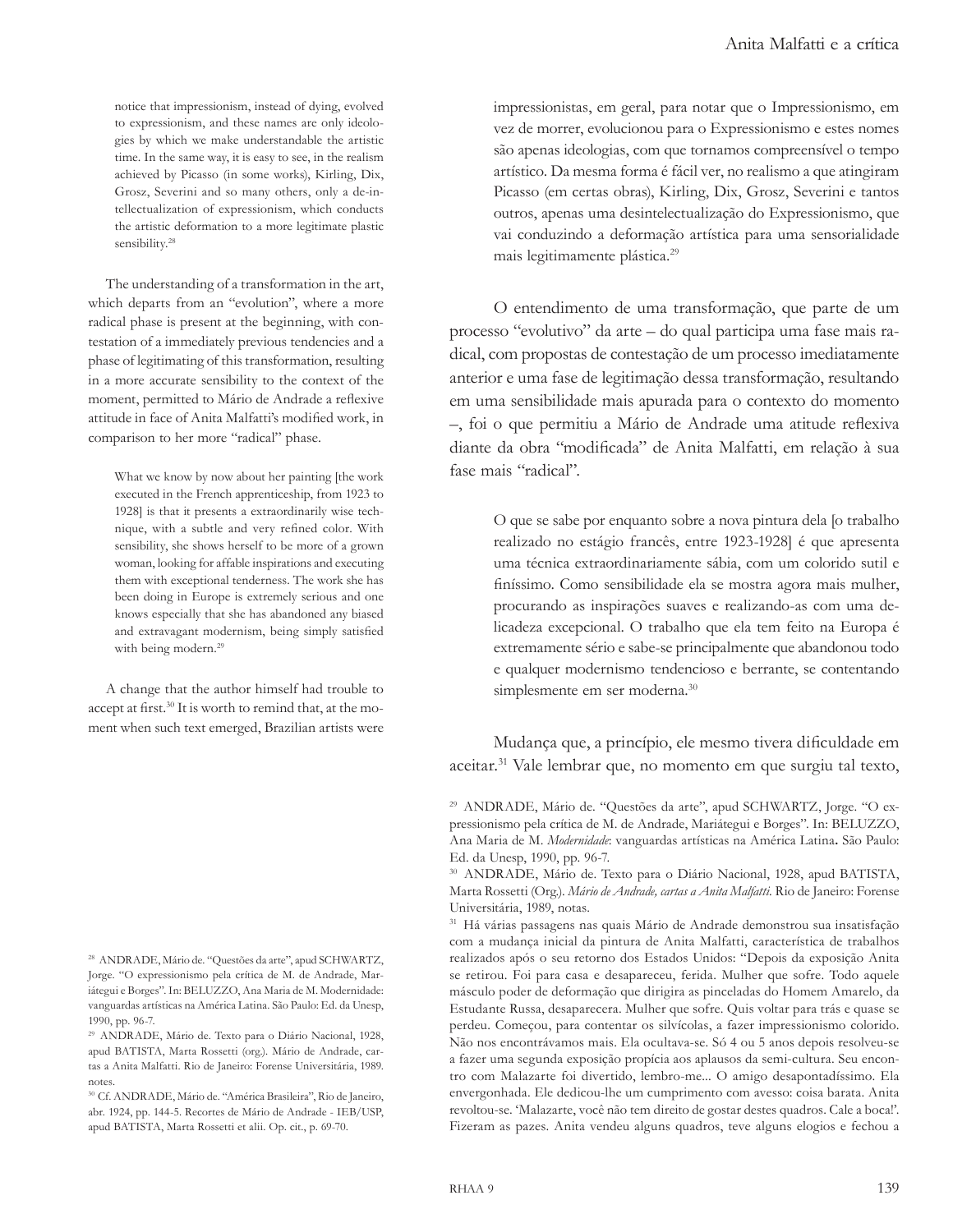os artistas brasileiros intensificavam o contato com o exterior, e Mário de Andrade chamava constantemente a atenção desses artistas para os riscos de um "modernismo tendencioso e berrante", influenciado por formas muito deformadoras da arte moderna, que não responderiam às reais necessidades da arte brasileira. O autor aliava-se a alguns dos novos ideais da pintura européia, como por exemplo, os expressos em *L'Esprit Nouveau*.

Nesses primeiros anos de modernismo no Brasil, Mário de Andrade se familiarizava com os termos da arte moderna, tão dificilmente utilizados pelas críticas anteriores, mesmo a de Lobato. Expunha esse exercício de compreensão, procurando traçar relações entre, por exemplo, o termo expressionismo e as diversas manifestações artísticas do início do século XX, das quais, no Brasil, a pintura de Anita Malfatti seria o principal exemplo. No texto de 1921, o autor conseguiu com esse exercício, e apesar do tom "lírico", indicar ao público alguns aspectos formais característicos de uma pintura "moderna", pela observação da obra da artista.

Se a perspectiva lhe é indiferente, se a superposição igual dos planos, como entre os primitivos, serve-lhe mais ao fim que pretende: ria da perspectiva e conscientemente abandone essa prerrogativa defeituosa dos nossos olhos, para ser o que é: uma rapsódia de volumes ricos de comoção. Anita Malfatti não é uma inconsciente. Julga e prescinde voluntariamente dos meios, das regras que lhe são dispensáveis para o fim pretendido. Por isso possui a verdadeira técnica subjugada pela personalidade. A técnica é um trampolim, que à nossa vontade se alçará, para o nosso salto ao Ideal.<sup>32</sup>

As considerações de Mário de Andrade, sobretudo no que tange à linguagem expressionista – ou, mais propriamente, ao caráter expressionista da obra da artista, associada ao expressionismo alemão, principalmente –, foi um ponto que ressoou em quase todos os leitores do autor na história do modernismo no Brasil. Em todo caso, em relação ao entendimento e à utilização desses termos por Mário de Andrade, seria necessário ressaltar as distâncias conceituais que poderiam existir entre este último e a obra de Anita Malfatti.

intensifying contacts abroad, and Mário de Andrade directed constantly these artists' attention to the risks of a "biased and extravagant modernism", influenced by forms that deformed too much modern art, which would not respond to the real needs of Brazilian art. The author made an alliance to some of the new ideals of European painting, such as the ones expressed in *L'Esprit Nouveau*.

In these first years of modernism in Brazil, Mário de Andrade became familiar with the terms of modern art, so hardly used by earlier criticisms, even Lobato's. It exposed an exercise of understanding, looking to trace the relations between the term expressionism and the diversified artistic manifestations at the beginning of the 20<sup>th</sup> century, of which Anita Malfatti's paintings constituted the best example in Brazil. In the 1921 text, the author managed, with this exercise and despite the "lyrical" tone, to indicate to the public some characteristic formal aspects of a "modern" painting, by the observation of the artist's work:

If the perspective is indifferent to you, if equal superposition of planes, as among the primitives, is more helpful to your goals: laugh at perspective and consciously abandon this defective prerogative to our eyes, to be what it is: a rhapsody of volumes rich in commotion. Anita Malfatti is not unconscious. She judges and voluntarily dispenses the means, the rules that are disposable in the achieving of the intended goal. Hence she has the true technique, subdued by personality. The technique is a leaping board, which will be lifted, according to our will, to our leap into the Ideal.<sup>31</sup>

Mário de Andrade's considerations, above all when regarding the expressionistic language, or more properly, the expressionistic character of the artist's work, associated to German expressionism, especially, was a point that echoed in almost every reader of the author, in the history of modernism in Brazil. In any case, relatively to the understanding and usage of these terms by Mário de Andrade, it would be necessary to highlight the conceptual distances that could exist between the later and Anita Malfatti's work.

exposição. Resolvida energicamente a ser o que era: mistificadora ou paranóica segundo o juízo da divindade". ANDRADE, Mário de. "América Brasileira", Rio de Janeiro, abr. 1924, pp. 144-5. Recortes de Mário de Andrade (recorte corrigido por Mário de Andrade) - IEB/USP, apud BATISTA, Marta Rossetti et alii. Op. cit., p. 69-70.

<sup>32</sup> ANDRADE, Mário de. "Anita Malfatti". *Jornal de Debates*. Op. cit.

<sup>31</sup> ANDRADE, Mário de. "Anita Malfatti". Jornal de Debates. Op. cit.,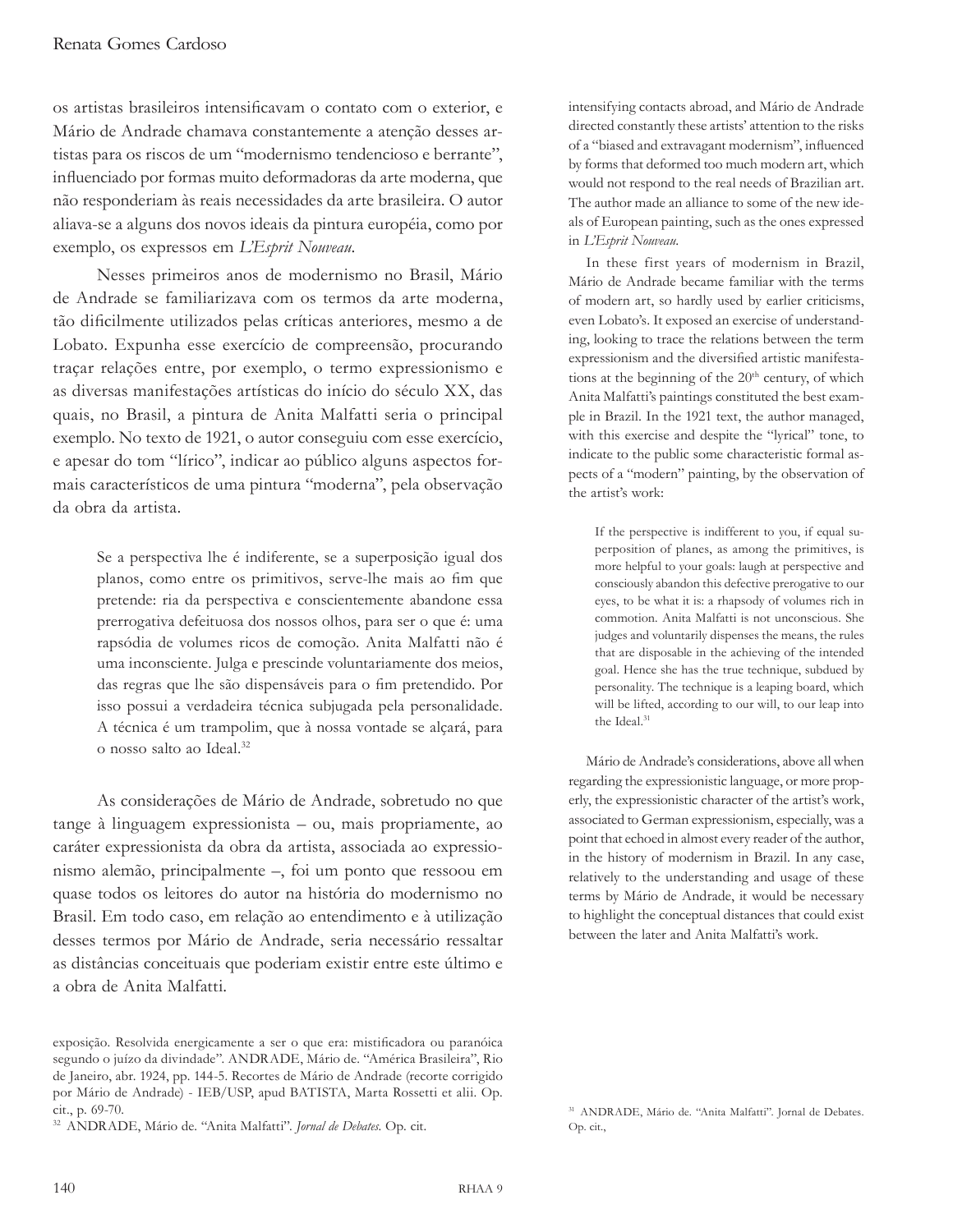#### **Reflections of the initial criticism at the history of Brazilian art**

Beyond contemporary art criticism to Anita Malfatti, expressed in many articles by Monteiro Lobato, Oswald de Andrade e Mário de Andrade, among others, who manifested their opinion about the work at the heat of the moment and according to a still initial understanding about modern art, there are few studies that attempted to deepen or broaden the interpretations of the artist's work.

One of the first studies to focus on Anita Malfatti's importance in Brazilian art is that by Mário da Silva Brito<sup>32</sup>, in his panorama about the antecedents of *Semana da Arte Moderna*. The text is concentrated on the historical contextualization of the artist in the beginning of the movement, although it does not propose a deeper reflection about her work. Concerned about the consolidation of the history of Brazilian modernism, the author places Anita Malfatti at the start of such movement, highlighting the main happenings that, put together, would be the basis that allowed for its development. With a chapter dedicated to the artist, Brito quoted many of Anita Malfatti's statements, in which she exposed some parts of her trajectory, such as the study trips to Germany and to the United States. The author contextualized the exhibitions<sup>33</sup> and the most important criticisms that the artist received, quoting, sometimes, complete texts, e.g. Monteiro Lobato's article about the 1917/1918 exhibition<sup>34</sup>. The text always oppose two extremes, the one of the "academic critique" — according to Brito, tied to traditional values — and the emerging "moderns", e.g. Oswald de Andrade's first article about the exhibition, on *Jornal do Commercio*. 35 As he proposed such debate, the author makes evident his engagement in and defense of modernism, combating vehemently the "traditional" in art, reaffirming his point of view mainly through quoting the moderns.

### **Reflexos da crítica inicial na história da arte brasileira**

Para além da crítica de arte contemporânea à Anita Malfatti, expressa em vários artigos de Monteiro Lobato, Oswald de Andrade e Mário de Andrade, entre outros, que manifestavam seus pareceres sobre a obra no calor da hora e segundo um entendimento ainda inicial sobre a arte moderna, encontram-se poucos estudos posteriores que procuraram se aprofundar ou abranger as interpretações sobre a obra da artista.

Um dos primeiros estudos a enfocar a importância de Anita Malfatti nas artes brasileiras é o de Mário da Silva Brito<sup>33</sup>, em seu panorama sobre os antecedentes da *Semana de Arte Moderna*. O texto se concentra na contextualização histórica da artista no início do movimento, mas não propõe uma reflexão mais aprofundada sobre a sua obra. Preocupado com a consolidação da história do modernismo brasileiro, o autor situou Anita Malfatti no início desse movimento, destacando os principais acontecimentos que, colocados em conjunto, seriam a base que tornaria possível seu desenvolvimento. Com um capítulo dedicado à artista, Brito citou vários depoimentos de Anita Malfatti, nos quais ela expôs algumas passagens de sua trajetória, como as viagens de estudos à Alemanha e aos Estados Unidos. O autor contextualizou as exposições e as críticas mais importantes que a artista recebeu<sup>34</sup>, citando, por vezes, textos completos, como o artigo de Monteiro Lobato<sup>35</sup> sobre a exposição de 1917/18. Os textos contrapõem sempre dois extremos, o da "crítica acadêmica"36, para Brito, ligada aos valores tradicionais, e os emergentes "modernos", como o primeiro artigo de Oswald de Andrade sobre a exposição, no *Jornal do Commercio*. <sup>37</sup> À medida que propôs tal debate, o autor deixou claro também seu engajamento e defesa do modernismo, ao combater de maneira veemente o "tradicional" na arte, reafirmando o seu ponto de vista principalmente através das citações dos modernos.

<sup>32</sup> BRITO, Mário da Silva. História do modernismo brasileiro: antecedentes da Semana de Arte Moderna. Rio de Janeiro: Civilização Brasileira, 1974. The text was first edited in 1958.

<sup>33</sup> The first was in 1914, after the studies in Germany. The second took place in 1917.

<sup>34</sup> LOBATO, Monteiro. "A propósito da exposição Malfatti". O Estado de S. Paulo, ed. da noite, 20 dez. 1917.

<sup>35</sup> ANDRADE, Oswald de. "A exposição Anita Malfatti". Op. cit.

<sup>33</sup> BRITO, Mário da Silva. *História do modernismo brasileiro*: antecedentes da Semana de Arte Moderna. Rio de Janeiro: Civilização Brasileira, 1974. A primeira edição é de 1958.

<sup>34</sup> A primeira exposição da artista foi realizada em 23 de maio de 1914, logo após seu retorno da Alemanha. A segunda, mais conhecida, teve início em dezembro de 1917.

<sup>35</sup> LOBATO, Monteiro. "A propósito da exposição Malfatti". *O Estado de S. Paulo*, ed. da noite, 20 dez. 1917.

<sup>36</sup> O termo é muito complexo para o ambiente artístico brasileiro do início do século XX. O próprio Monteiro Lobato levantou sua bandeira contra uma arte que, para ele, era ultrapassada, em prol de um "naturalismo nacionalista". Estudos mais recentes sobre o século XIX e mesmo sobre a Academia de Belas Artes também conseguem demonstrar a *peculiaridade* do termo. Aqui, é empregado como foi utilizado pelos modernistas e por seus seguidores, como o próprio Brito.

<sup>37</sup> ANDRADE, Oswald de. "A exposição Anita Malfatti". Op. cit.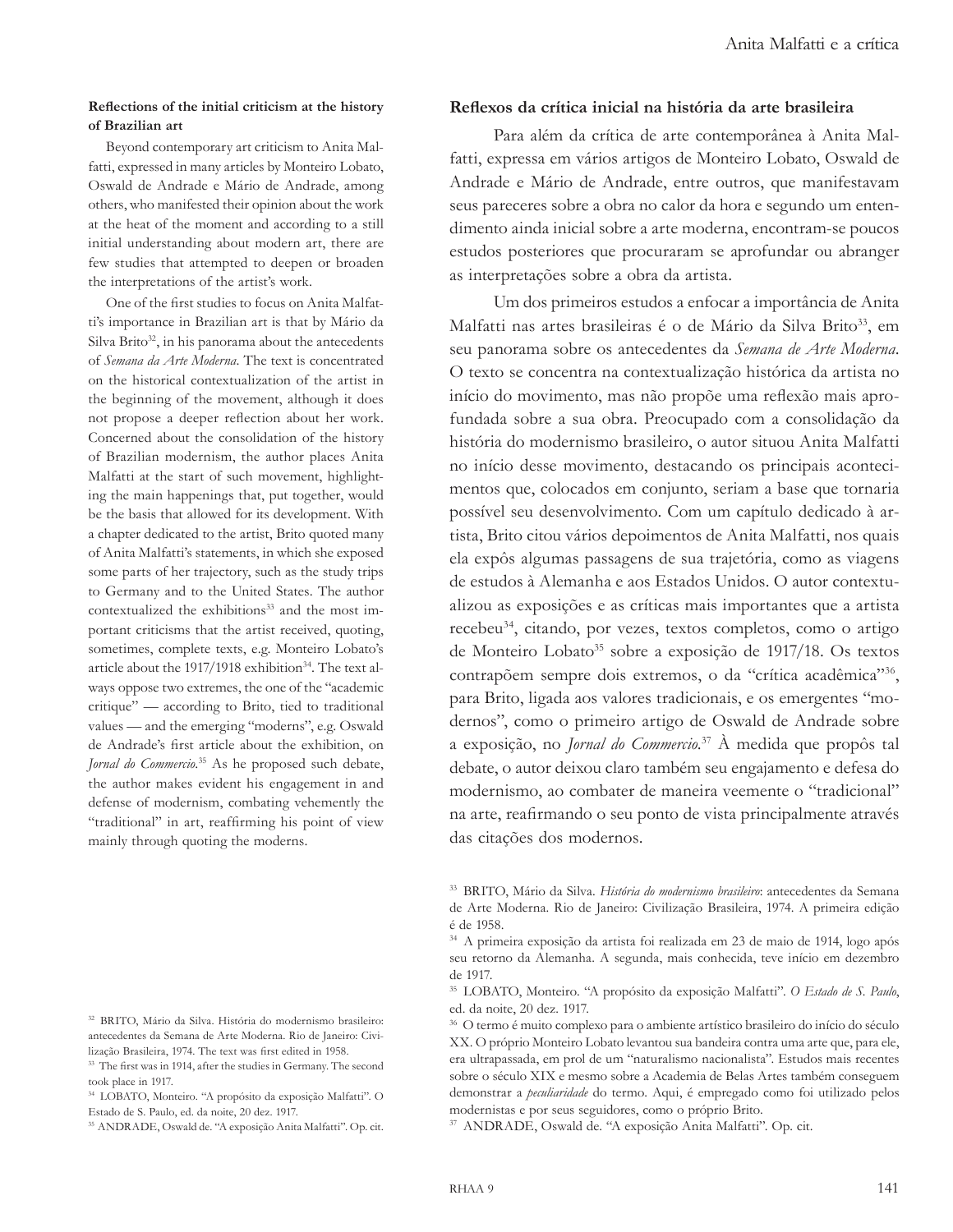É interessante perceber que, apesar dos detalhes sobre a artista e das críticas citadas, em nenhum momento Brito arriscou um parecer particular sobre as pinturas em questão, partindo sempre das citações da própria artista sobre sua trajetória e das opiniões expressas pelos escritores do período quando comentaram as obras, mas não analisou o conteúdo desses comentários. Um único momento em que o autor arrisca um parecer pessoal, não tanto sobre a obra, mas como um fechamento do assunto "Anita Malfatti" nos seus *Antecedentes da Semana de Arte Moderna*, se encontra no final do capítulo:

Anita Malfatti, estopim do Modernismo, *nunca mais abandonaria suas diretrizes*, o rumo que se traçara, *se bem vacilasse e hesitasse*, em mais de um momento, profundamente ferida que fôra pelo escândalo provocado por sua exposição. Toparia a Semana de Arte Moderna e se firmaria dentro da nova corrente. *Apesar de tudo, dos seus erros e concessões* [grifo nosso], do seu mêdo, que era antes 'luta sagrada' [citação de Mário de Andrade] 'achou de novo sua mão perdida' [idem] e recomeçou 'depois do turtuveio longo e tão dramático em período nôvo de criação' [idem].<sup>38</sup>

As tentativas de expor questões acerca da obra da artista e do caráter novo que esta apresentava ao meio, ao ponto de aglomerar a seu lado os autores-chave do modernismo brasileiro, refletemse nos artigos citados, ou seja, nas impressões de primeira hora de Oswald de Andrade, Monteiro Lobato, Menotti del Picchia e, posteriormente, Mário de Andrade.

Outro estudo que se destaca pela contextualização histórica da artista, em um "estágio embrionário" do modernismo brasileiro, é o de Paulo Mendes de Almeida.<sup>39</sup> Em dois capítulos iniciais, o autor ressaltou a importância da artista no início do processo, procurando demonstrar, através dos acontecimentos históricos, a estruturação das instituições que seriam essenciais para o florescimento das artes em São Paulo. O autor se pautou, como parece ter sido comum em muitos estudos sobre Anita Malfatti, em algumas considerações de Mário de Andrade, expressas nos diversos textos que este dedicou à artista após as primeiras exposições. Almeida finaliza refletindo sobre as alterações na pintura da artista, após o retorno dos Estados Unidos.

It is interesting to perceive that, in spite of the details about the artist and the quoted criticism, Brito never risked a personal opinion about the paintings under consideration, departing from quotations by the artist herself about her trajectory and from the opinion expressed by the artists of the period when they commented on the works, but he did not analyze the content of those commentaries. Only one moment when the authors risks a personal opinion, no so much about the work, but as a closure to the topic "Anita Malfatti" in his *Antecedentes da Semana de Arte Moderna*, is found at the end of the chapter:

Anita Malfatti, pioneer of modernism, *would never abandon her policies again*, the direction that was traced, *even if she faltered and hesitated*, in more than one moment, deeply hurt by the scandal provoked by her exhibition. She would come across the *Semana de Arte Moderna* (Week of Modern Art) and would be established inside the new trend. *In spite of everything, her mistakes and concessions*, her fear, which was first a 'sacred struggle' [quoting Mário de Andrade] 'found again her lost hand [idem] and restarted 'after long and so dramatic hesitation in a new creative period' [idem].<sup>36</sup>

The attempts to expose the questions about the artist's work and the new character that she presented to the environment, to the point of agglomerating by her side the key authors of Brazilian modernism, make reflections upon the quoted articles, i.e on the first impressions by Oswald de Andrade, Monteiro Lobato, Menotti del Picchia and, later, Mário de Andrade.

Another study that is outstanding by the historical contextualization of the artists, in an "embryonic stage" of Brazilian modernism, is that by Paulo Mendes de Almeida<sup>37</sup>. In two initial chapters, the author highlighted the artist's importance at the start of the process, attempting to show, via historical happenings, the structuring of the institutions that would be essential to the blooming of arts in São Paulo. The author was based, as it seems to have been common in many studies about Anita Malfatti, upon some of Mário de Andrade's considerations, expressed in many texts that he dedicated to the artist after the first exhibitions. Almeida ends by reflecting about the alteration at the artist's painting, after the comeback from the United States:

<sup>38</sup> BRITO, Mário da Silva. Op. cit., p. 72. A idéia de que a artista "perdera a mão", "se perdera", ou que caíra em "erros e concessões" começa, sobretudo, com Mário de Andrade, em críticas das exposições seguintes da artista, nas quais, empolgado que ficara com obras como *O homem amarelo*, o autor mostrou sua decepção com as novas obras. O texto em questão possui muitos trechos dessas críticas.

<sup>39</sup> ALMEIDA, Paulo Mendes de. *De Anita ao museu*. São Paulo: Perspectiva, 1976. Primeira edição em 1961.

<sup>36</sup> BRITO, Mário da Silva. Op. cit., p. 72. The Idea that the artist "lost her hand", "got lost" or that she had fallen into "mistakes and concessions" starts, above all, with Mário de Andrade, in criticisms of the artist's later exhibitions, in which, thrilled by works such as O homem amarelo, the author exposed his deception about the new works. The text here contains many excerpts of those criticisms. <sup>37</sup> ALMEIDA, Paulo Mendes de. De Anita ao museu. São Paulo: Perspectiva, 1976. The text was first edited in 1961.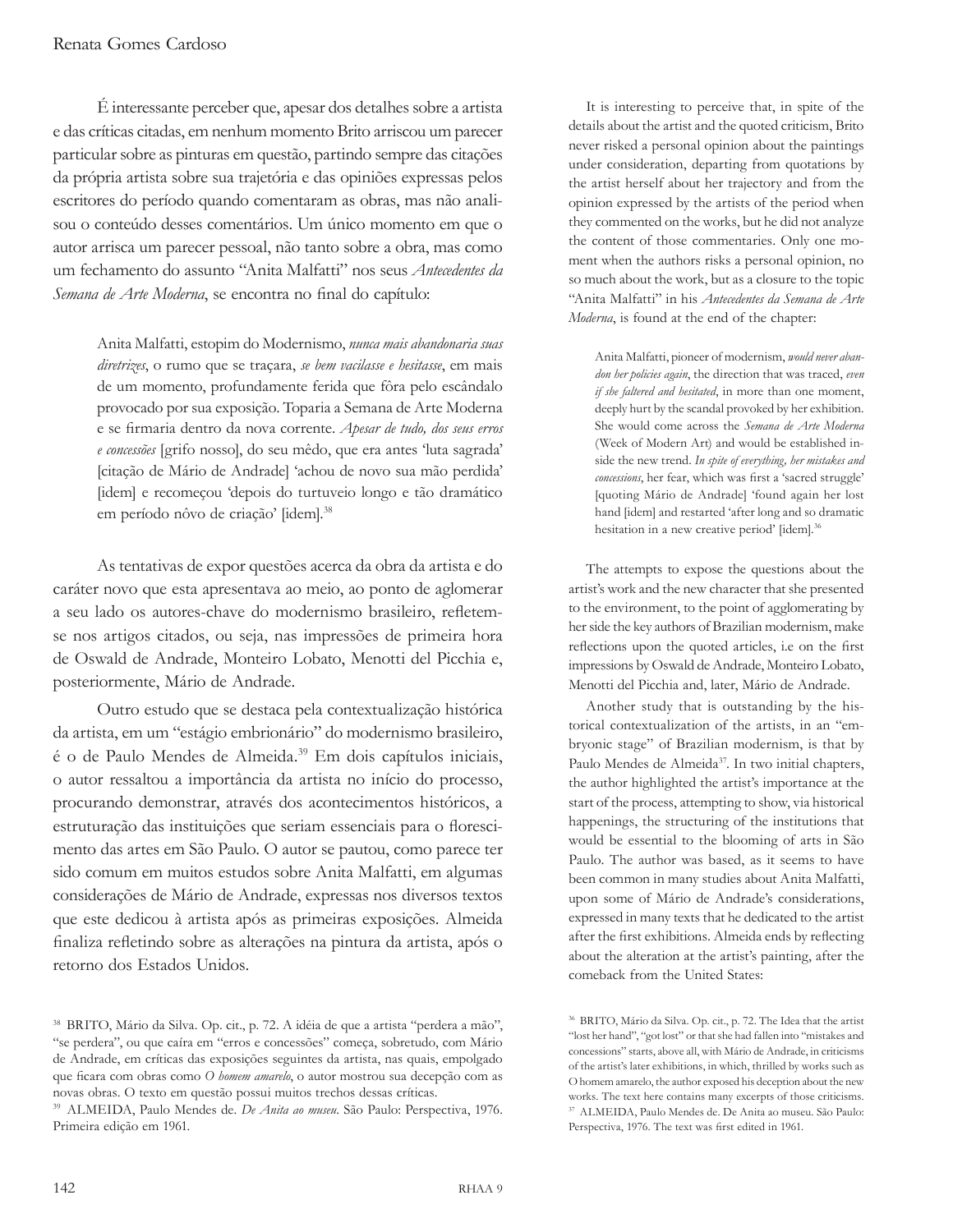...a setback is seen in the artist's ways [analyzing a work from 1915/16 and another from 1927], a return to the previous process of painting <sup>38</sup>, in the presence of the general chronology of painting — and this does not weigh on any assessment of quality, on my part, about the style of these works. Even because, in my opinion, and contradicting opinions I respect, expressionism does not constitute the painter's natural language, her most authentic means of communication. Expressionism, tragic and desperate, strong, incisive, even masculine, as Mário de Andrade insists, could never be the spontaneous speech of such a fragile nature, as feminine as Anita's. (…) Hence I think, precisely for that, she pulled back. She was courageous to pull back, the feminine courage to pull back. Not to do what could please her censors (and she did not), but to do, a bit eclectically, without orthodoxies or prejudices, what her artistic sensibility told her. Thus, in my opinion, her best paintings will be strong in quality; in character, however, they have got, above all, grace and lightness. (…) the strong point of her art is not strength, but precisely tenderness. The gentle and compatible language of a sensitive.<sup>39</sup>

Going beyond considerations about gender $40$ , the author, as a pioneer, discusses a very important matter, perhaps, at this discussion: the expressionistic character of the artist's work. When talking about "expressionistic language", Almeida reminded the relations between *term* and *tenor* of the "historical works", amplifying the reflection about the relations of the artist's works with a "expressionistic painting", in general terms.

Aracy Amaral, focusing on the surroundings of the *Semana de Arte Moderna* (Week of Modern Art), exposed some artistic events around the *Semana*, listing the characteristics of the arts in São Paulo at the time<sup>41</sup>. She also resorted to the criticisms by Mário de Andrade and to Anita Malfatti's statements in the topic in which painting in São Paulo before 1920 was analyzed. Again, one perceives at this text an absence

<sup>39</sup> Idem.

... verifica-se um recuo nos caminhos da artista [analisando uma obra de 1915/16 e uma de 1927], uma volta a processo anterior de pintar <sup>40</sup>, em face da cronologia geral da Pintura – sem que isso importe em qualquer julgamento de qualidade, de minha parte, quanto ao teor dessas obras em si. Até mesmo porque, a meu ver, e contrariando opiniões que respeito, não seria o expressionismo a linguagem natural da pintora, sua mais autêntica forma de comunicação. O expressionismo, trágico e desesperado, forte, contundente, 'másculo' mesmo, como insiste Mário de Andrade, jamais poderia ser a fala espontânea de uma natureza tão frágil, tão feminina como a de Anita. (...). E por isso penso, precisamente por isso, ela recuou. Teve a coragem de recuar, a feminina coragem de recuar. Não para fazer o que viesse a agradar a seus censores (e não o fez), mas para fazer, um pouco ecleticamente, sem ortodoxias nem preconceitos, o que lhe ditava sua sensibilidade artística. Assim, a meu ver, suas melhores telas serão fortes na qualidade; no caráter, porém, têm sobretudo graça e leveza. (...) o forte de sua arte não é a força, mas precisamente a delicadeza. A gentil e compatível linguagem duma sensitiva.<sup>41</sup>

Para além das considerações de gênero<sup>42</sup>, o autor pioneiramente levantou um ponto talvez muito importante dessa discussão: o caráter expressionista da obra da artista. Ao falar sobre a "linguagem expressionista", Almeida evocou as relações entre o *termo* e o *teor* das "obras históricas", ampliando a reflexão sobre as relações da obra da artista com uma "pintura expressionista", em termos gerais.

Aracy Amaral, concentrando-se nos arredores da *Semana de Arte Moderna*, expôs alguns eventos artísticos do entorno da *Semana*, relacionando as características do meio artístico paulistano da época.<sup>43</sup> Também recorreu às críticas de Mário de Andrade e aos depoimentos de Anita Malfatti no tópico em que analisa a pintura em São Paulo antes de 1920. Novamente percebe-se nesse texto uma ausência de reflexão sobre o conteúdo das críticas em

<sup>38</sup> This is an idea that also seems to be influenced by Mário de Andrade, when one notices that Almeida quotes, shortly before these considerations, an excerpt by the modernist: "... without abandoning the modern conquests of modern theories (...), [Anita Malfatti] accomplished the huge progress that gets her close to the great italian realists and Renaissance's Spanishes." ALMEIDA, Paulo Mendes de. Op. cit., p. 20.

<sup>40</sup> One needs to consider the status that artistic activity performed by women had at the beginning of the 20th century, in order to understand the reasons why many critics, including Mário de Andrade, saw a masculine strength in Anita Malfatti's works presented at the 1917/18 exhibition. Many artists' ateliers offered specific courses to women, but these women remained, with rare exceptions, aside the so-called 'official' art, at least in the first decades of the 20th century, in Brazil.

<sup>41</sup> AMARAL, Aracy. Artes Plásticas na Semana de 22: subsídios para uma história da renovação nas artes do Brasil. São Paulo: Perspectiva, 1970.

<sup>40</sup> É uma idéia que parece também ter influência de Mário de Andrade, ao perceberse que Almeida cita, pouco antes dessas considerações, um trecho do modernista: "... sem abandonar as conquistas das teorias modernas (...), [Anita Malfatti] realizou o progresso enorme que a aparenta aos grandes realistas italianos e espanhóis da Renascença". ALMEIDA, Paulo Mendes de. Op. cit., p. 20. <sup>41</sup> Idem.

<sup>42</sup> É preciso considerar a posição que a atividade artística exercida pelas mulheres possuía no início do século XX, para entender as razões pelas quais muitos críticos, inclusive Mário de Andrade, viram uma força masculina nas obras de Anita Malfatti apresentadas na exposição de 1917/18. Diversos ateliês de artistas abriam cursos específicos para as mulheres, mas estas permaneciam, com raras exceções, à parte da arte dita "oficial", pelo menos nas primeiras décadas do século XX.

<sup>43</sup> AMARAL, Aracy. *Artes Plásticas na Semana de 22*: subsídios para uma história da renovação nas artes do Brasil. São Paulo: Perspectiva, 1970.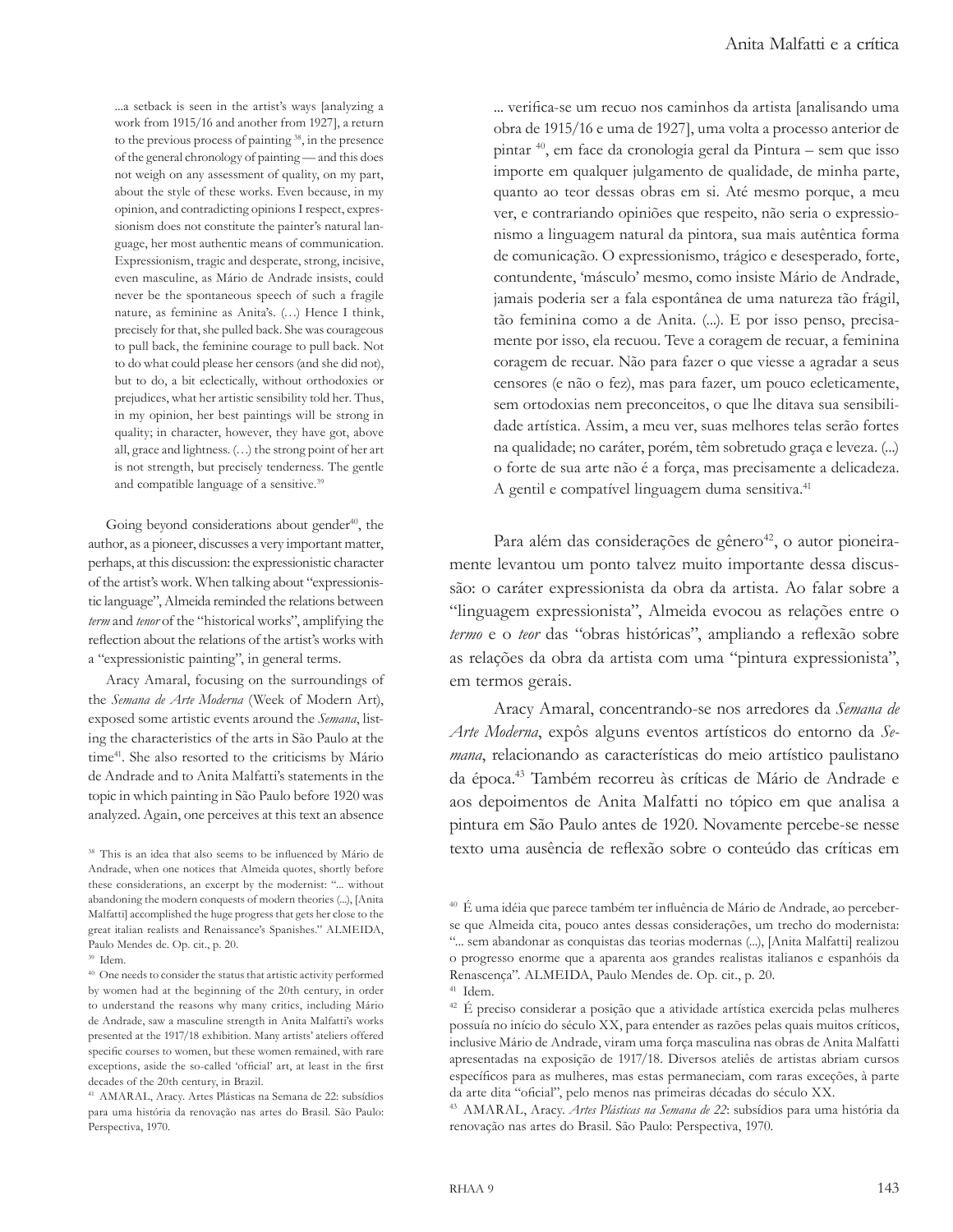relação à realidade plástica da obra, mas entende-se não ter sido esse o objetivo da autora, concentrada em expor a importância do impacto da *Semana de Arte Moderna* nesse meio artístico. A artista é abordada no que tange à exposição histórica de 1917/18 e nas conseqüências trazidas pelo debate sobre a exposição. A exemplo de Brito, Anita Malfatti foi tratada como a revelação do novo para os jovens poetas, escritores e artistas plásticos. A autora reconheceu, no contexto desse novo, o "vigor do expressionismo de Anita"<sup>44</sup>, que *impressionou* Mário de Andrade. Em outro artigo, a autora sintetizou o "moderno" na cultura brasileira, propondo para o caso de Anita Malfatti uma outra análise: "Em 1917, a jovem pintora Anita Malfatti retornara a São Paulo, depois de estudar com Lovis Corinth na Alemanha e, durante a Primeira Guerra Mundial, com Homer Boss em Nova York, e exibiu obras '*fauvistas' demonstrando total liberdade de criação e expressão* [grifo nosso]".45 A utilização do termo *fauvismo* traz à tona novamente a reflexão sobre a dimensão dessas relações com as obras, neste caso, aquelas realizadas entre 1915/16, com as questões de um expressionismo internacional.

Tal aspecto pode ser esclarecido pela extensa pesquisa empreendida por Marta Rossetti Batista, que ampliou os conhecimentos sobre a trajetória de Anita Malfatti, traçando um panorama repleto de detalhes biográficos.46 A autora conseguiu atingir um grau elevado de análise sobre as relações entre a obra da artista e as manifestações da arte moderna internacional, sobretudo realçando os filtros existentes entre alguns artistas ou tendências e a atividade de Malfatti nos diversos estágios realizados.

Nos Estados Unidos, numa aula de ano e meio, conviveu com as conquistas da arte moderna européia – Van Gogh, Gauguin, Cézanne, Matisse, Picasso – que muitas vezes lhe chegavam através de interpretações norte-americanas. Fauvismo, cubismo, sincronismo foram algumas das tendências que a pintora, junto à grande maioria dos artistas modernos dos Estados Unidos da época, absorveu em suas lições mais superficiais. A preocupação com a forma, recebida através das lições de Cézanne e pelos cubistas, vem dar um sentido mais estruturado a sua obra. A cor, através de diversas fontes, de Van Gogh aos fauvistas, é também reestudada pelos olhos norte-americanos.<sup>47</sup>

<sup>44</sup> Idem.

of reflections about the content of the criticisms in relation to the plastic reality of the work, but one understands that this was not the author's goal, focused in exposing the importance of the impact of the *Semana de Arte Moderna* in Brazilian art. The artist will be object of discussion regarding the historical 1917/1918 exhibition and the consequences resulting of the debate around the exhibition. As well as Brito, Anita Malfatti was treated like the revelation of the new to young poets, writers and artists. The author acknowledges that, in the context of this "new", the "vigor of Anita's expressionism"<sup>42</sup>, which *impressed* Mário de Andrade. On another article, the author sums up the "modern" in Brazilian culture, proposing, in Anita Malfatti's case, another analysis: "In 1917, the Young painter Anita Malfatti had returned to São Paulo, after studying with Lovis Corinth in Germany and, during World War One, with Homer Boss in New York, and exhibited '*fauvist' work, showing total freedom of creation and expression*".<sup>43</sup> The use of the term *fauvism* brings to light, again, the reflection about the dimension of these relations with the works, this time, those executed between 1915/16, with the questions of an international expressionism.

Such aspect may be clarified by the extensive research made by Marta Rossetti Batista<sup>44</sup>, which amplified the knowledge about Anita Malfatti's career, tracing a panorama fulfilled with biographical data. The author managed to reach a high degree of analysis about the relations between the artist's work and the manifestations of international modern art, above all enhancing the filters existing between some artists or tendencies and Malfatti's activities in the various apprenticeships:

In the United States, in a year and a half course, she was familiar with the conquests of European modern art — Van Gogh, Gauguin, Cézanne, Matisse, Picasso — that, many times, came to her through American interpretations. Fauvism, Cubism, Synchronism were some of the tendencies the painter, among the great majority of American modern artists at the time, absorbed in her most superficial lessons. The concern about form, conveyed by the lessons of Cézanne and by the cubists, gave a more structured sense to her work. Color, through many sources, from Van Gogh to the fauvists, is also restudied by the American eyes.<sup>45</sup>

<sup>45</sup> AMARAL, Aracy. HASTINGS, Kim Mrazek. "Stages in the Formation of Brazil's Cultural Profile". The Journal of Decorative and Propaganda Arts, vol. 21, Brazil Theme Issue (1995), 8-25. Disponível em: JSTOR <http: //www.jstor.org> Acesso em: 29 set. 2005. Livre tradução.

<sup>46</sup> BATISTA, Marta Rossetti. Op. cit.

<sup>47</sup> Ibidem, p. 52.

<sup>42</sup> Idem, ibidem.

<sup>43</sup> AMARAL, Aracy. HASTINGS, Kim Mrazek. "Stages in the Formation of Brazil's Cultural Profile". The Journal of Decorative and Propaganda Arts, vol. 21, Brazil Theme Issue (1995), 8-25. Disponível em: JSTOR <http: //www.jstor.org> 29 set. 2005.

<sup>44</sup> BATISTA, Marta Rossetti. Op. Cit.

<sup>45</sup> Idem, ibidem. p. 52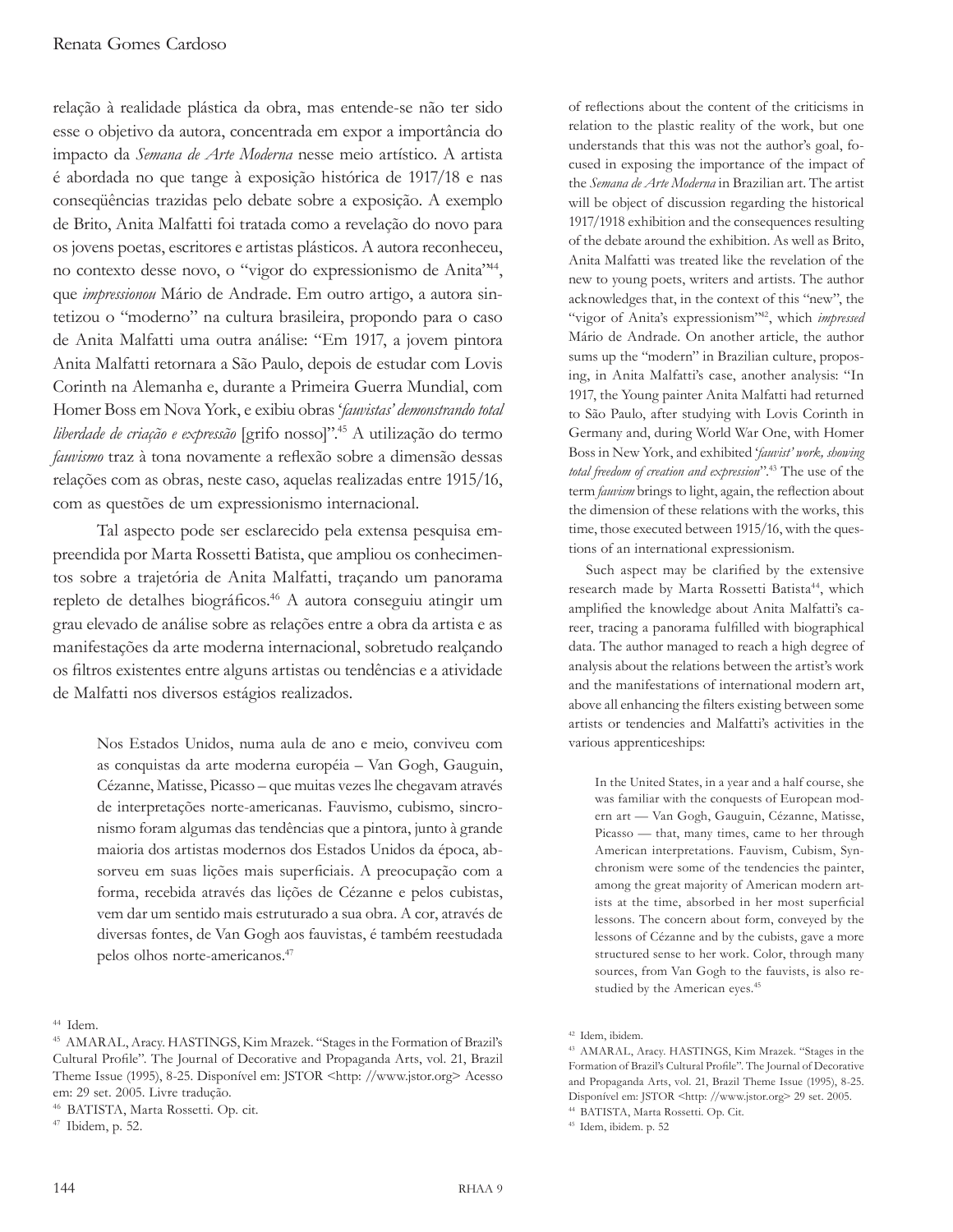However, Marta Rossetti Batista insisted, at some excerpts, despite the better contextualization she traced about the artist, in situating or reaffirming a bond with certain questions of German expressionism, above all relative to a so-called *expressionistic theme*, based upon the investigation or intention of the artist in developing themes centered at the human dramas or in mankind's new relations with the questions of modern world. In Anita Malfatti's case, the author even interpreted a "human drama", not only universal, but also derived from the very artist's biography:

(...) the deformation of the figures and the creation of a personal color seized her paintings — well structured form and color compositions — the vehicle of her many times autobiographical message. Anita Malfatti identifies herself with the portrayed people, telling her personal drama through the forms she creates, inserting herself into the angles, asymmetries, cut hands, hidden hands. (…) It represents her insertion in Mankind, through the identifications with human dramas that guide her. Anita Malfatti is then characteristically expressionist and manisfests herself simultaneously to the German expressionists, searching, as well as them, a 'psychological and symbolic expression of human suffering'.46

This interpretation may be presented as much contradictory, if we assess the documents left by the artist and the description the author elaborated about the German and American apprenticeships, in which Anita Malfatti demonstrated to take as sole concern the experimentation of pictorial elements, in a perspective very close to some examples of international modern art, based in formal research or in the rupture of codes, starting from formal elements, not from content. As described by the author herself, at the "form and color party", characteristic of this stage, Anita Malfatti seemed not to be worried with any human drama or focused at the development of this kind of content:

In 1915 and 1916 she was in touch with elements, happenings and ideas of the two polarizing currents of the American modern art, exactly in the period of greatest euphoria in relation to the European schools. She was in touch with the two dominating influences among the Americans, fauvism and cubism — that would give color and form to the tendencies and to the formation of the expressionist artist. (…) Anita was interested above all in the structure of the work; the form were already very marked. The color, renewed party, was not her only concern…<sup>47</sup>

Entretanto, Marta Rossetti Batista insistiu, em algumas passagens, apesar da melhor contextualização que traçou sobre a trajetória da artista, em situar ou reafirmar um vínculo com certas questões do expressionismo alemão, sobretudo referentes a um suposto *tema expressionista*, baseado na investigação ou intenção do artista de desenvolver temas centrados nos dramas humanos ou nas novas relações do homem com as questões do mundo moderno. No caso de Anita Malfatti, a autora chegou a interpretar um "drama humano", não só universal, mas derivado da própria biografia da artista:

... a deformação das figuras e a criação de uma cor pessoal tomaram suas telas – composições de forma e cor bem estruturadas – o veículo de sua mensagem muitas vezes autobiográfica. Anita Malfatti identifica-se com os retratados, conta seu drama pessoal através das formas que cria, coloca-se nas angulações, dissimetrias, mãos cortadas, mãos escondidas. (...) É sua inserção na Humanidade, através da identificação com os dramas humanos que a guiam. Anita Malfatti é então caracteristicamente expressionista e se manifesta contemporaneamente aos expressionistas alemães, como eles o que procura é uma 'expressão psicológica e simbólica para o sofrimento humano'.<sup>48</sup>

Essa interpretação pode se apresentar como bastante contraditória, se avaliarmos os documentos deixados pela artista e a própria descrição que a autora fez dos estágios alemão e americano, nos quais Anita Malfatti demonstrou tomar como única preocupação a experimentação dos elementos pictóricos, em uma perspectiva bem próxima a alguns exemplos da arte moderna internacional, baseados na pesquisa formal ou na ruptura de códigos, partindo dos elementos formais, e não do conteúdo. Como descreveu a própria autora, na "festa da forma e da cor", característica desse estágio, Anita Malfatti não parecia estar preocupada com qualquer drama humano ou concentrada no desenvolvimento desse tipo de conteúdo.

Nos anos 1915 e 1916 conviveria com elementos, acontecimentos e idéias das duas correntes polarizadoras da arte moderna norteamericana, justamente no período de maior euforia com as escolas européias. Conviveria com as duas influências dominantes entre os norte-americanos, fauvismo e cubismo – que dariam cor e forma às tendências e à formação da expressionista. (...) Anita se interessava mais pela estrutura da obra; as formas já eram muito marcadas. A cor, festa renovada, não é mais sua única preocupação...<sup>49</sup>

<sup>46</sup> ,Idem.

<sup>47</sup> Idem,, p. 32, p. 37.

<sup>48</sup> Idem.

<sup>49</sup> Ibidem, p. 32, p. 37.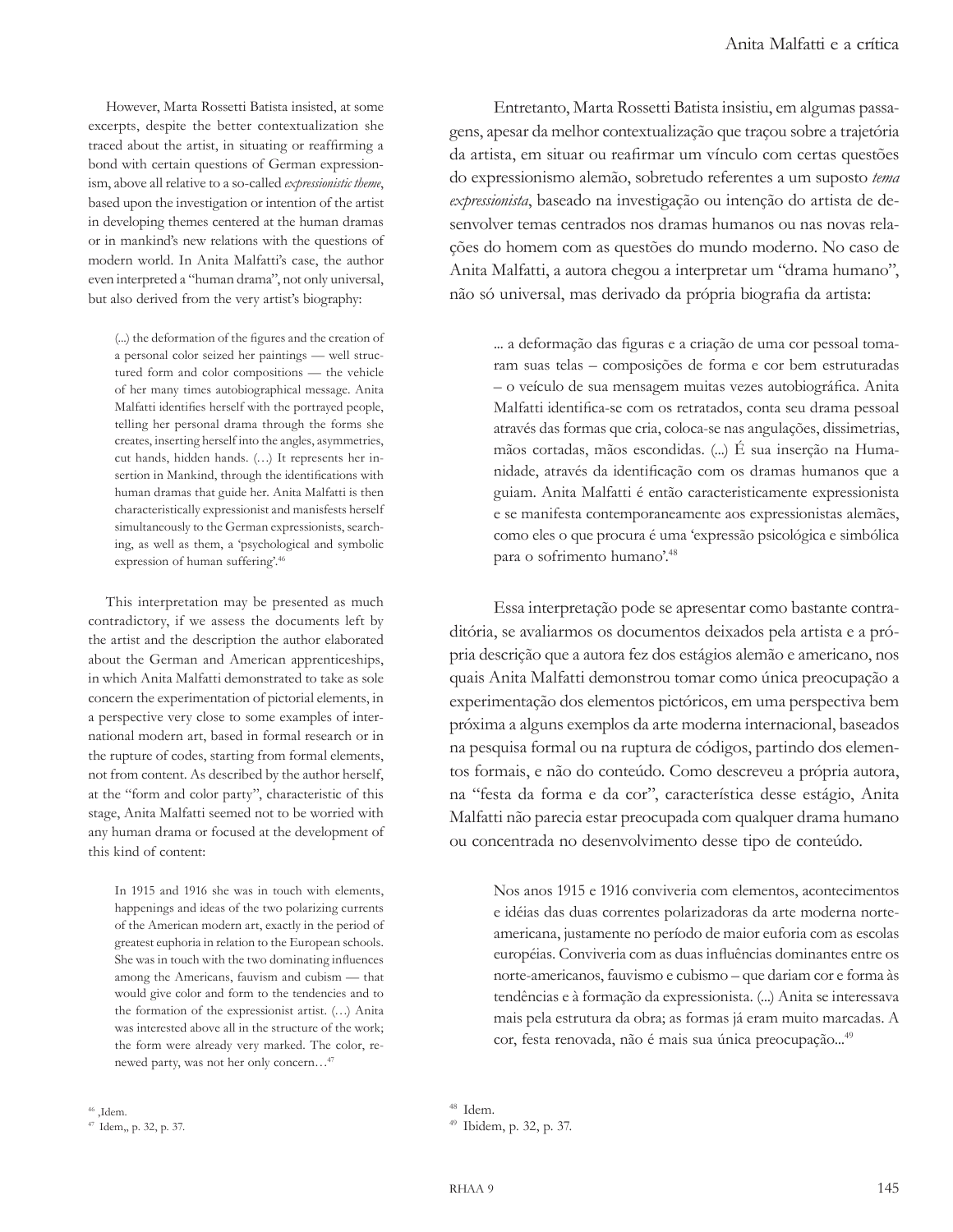Essas considerações sobre forma e cor são também encontradas nos depoimentos da artista.<sup>50</sup>

A partir de tais considerações pode-se questionar até que ponto as interpretações, que vêem na obra da artista desse período certos "estados subjetivos" que se relacionam com tais "temas expressionistas", não seriam herdeiras ou estariam contaminadas pelas sucessivas críticas de arte posteriores à exposição de 1917/18, que, aos poucos colocaram a artista como "mártir" do modernismo. Essas interpretações podem ser observadas na crítica de arte a partir da exposição de 1917/18 e nos acontecimentos consecutivos. Para defender a obra moderna da artista da crítica tradicional – que repudiava aquele caráter novo – e dar, ao mesmo tempo, uma justificativa imediata para as novas e diferentes características plásticas das obras criadas após o retorno de Malfatti ao Brasil, a crítica interpretou o novo ponto de vista das obras como um retrocesso da artista, resultado de concessões às críticas mais contundentes, como a de Lobato, passando a tratá-la como uma "coitada" profundamente abalada pela postura da crítica tradicional. Derivam também dessas críticas muitos adjetivos que, aos poucos, foram se referindo – como na passagem de Paulo Mendes de Almeida – a certa "fragilidade" da artista, entre tantos outros atributos de uma subjetividade sofrida, e que se expandiram para diversas vertentes, na maioria das interpretações sobre os "retratos americanos".

Ronaldo Brito, em seu estudo sobre a *Semana de Arte Moderna*, também trouxe contribuições ao questionamento das relações entre a obra da artista e um expressionismo "histórico".

Os retratos expressionistas de Anita Malfatti recebem, indiscutivelmente, um tratamento moderno. Não há a hierarquia tradicional, a separação entre o homem e o mundo (a figura e o fundo). A cor, obedecendo a lição de Gauguin e seguindo os expressionistas, torna-se metáfora subjetiva e abandona o mimetismo das aparências. A pintura organiza-se como um todo e o drama humano de *A boba*, por exemplo, está no próprio drama do quadro – na palpitação semidescontrolada do pincel, na organização assimétrica da composição. Comparada aos expressionistas nórdicos, escandinavos e germânicos, no entanto, Malfatti pareceria quase uma artista lírica ingênua. Não dispunha, de saída, do enorme arsenal imaginativo daqueles povos. O universo do norueguês Munch, o maior expressionista do século, possui uma carga metafísica compreensivelmente estranha aos estudos psicológicos de Anita. A tentativa de fusão entre figura e fundo, mesmo nos limites figurativos

These considerations about form and color are also found in the artist's statements.<sup>48</sup>

From these considerations, one could question to what extent the interpretations, which see in the artist's work of this period certain "subjective states" that are related to such "expressionistic themes", were not the heirs or could be contaminated from the successive art criticism after 1917/18 and later happenings. To defend the artist's modern work from the traditional critique — which repudiated that new character — and to give, at the same time, an immediate reason for the new and different plastic characteristics in the works created after Malfatti's return to Brazil, the critics interpreted the new point of view of the works as a retrocession of the artist, a result of concessions to the most incisive criticism, such as Lobato's, and stated to treat her as a wretched thing, deeply shaken by the traditional critics' posture. Resulting from these criticisms are also many adjectives that slowly referred to, as in the excerpt by Paulo Mendes de Almeida, to a certain "fragility" of the artist, among many other attributes of a suffered subjectivity that expanded to many branches, in the majority of the interpretations of the "American portraits."

Ronaldo Brito, in his study about the *Semana de Arte Moderna*, also brought contributions to the questions about the relations between the artist's work and a "historical" expressionism:

Anita Malfatti's expressionistic portraits receive, undoubtedly, a modern treatment. There is no traditional hierarchy, the separation between man and the world (the figure and the background). Color, obeying Gauguin's lesson and following the expressionists, becomes a subjective metaphor and abandons the mimicry of appearances. The painting was organized as a whole, and the human drama of *A boba* (The idiot), for example, is inside the drama of the painting — in the almost uncontrolled palpitation of the brush, in the asymmetric organization of the composition. Compared to Nordic, Scandinavian and German expressionists, however, Malfatti would look almost like a naïve lyrical artist. She was not in possession, from the beginning, of the huge imaginative arsenal of such people. The universe of the Norwegian Munch, the greatest expressionist of the century, holds a metaphysical charge understandably strange to Anita's psychological studies. The attempt of fusion between figure and background, even under the figurative limitations in which it was presented, remarked a clear difference to the academic portrait. Nevertheless, the image *tells* yet the story of a fragmentation and holds a allusive and

<sup>50</sup> Para esses depoimentos, ver notas 26 e 27.